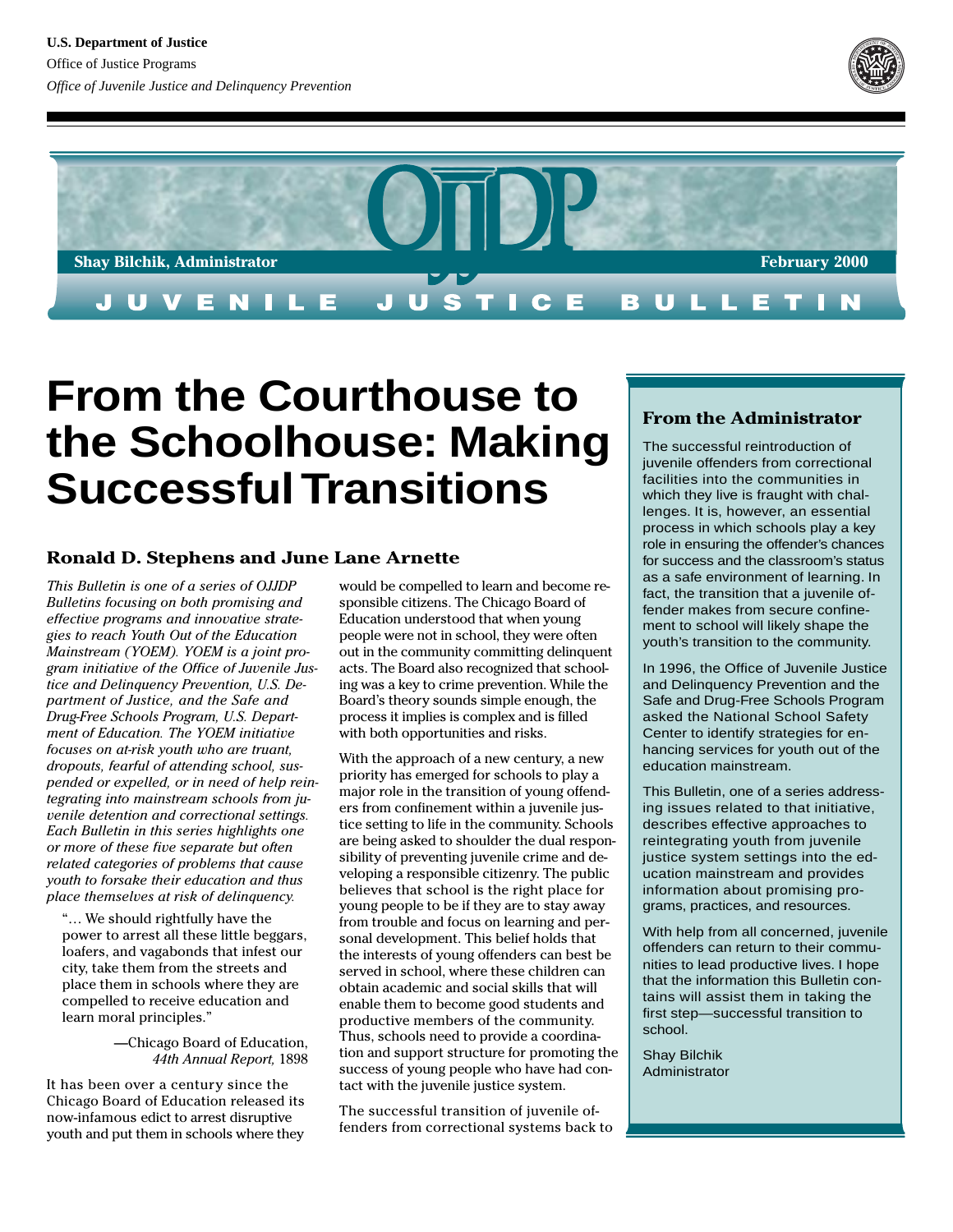school and community environments can be a difficult one. Juvenile detention and correctional facilities are designed to provide a structured environment with continuous supervision and a wide range of services (medical and mental health services, education, training, counseling, and recreation). Moving from this environment, with its personalized care and intense supervision, to the relatively less structured environment of mainstream education settings presents problems for both the youth and the educators involved in the process. For the most part, neither group is adequately prepared to address these problems.

Young offenders making the transition back to school often are still affected by the social and personal influences that contributed to the conduct that placed them under the jurisdiction of the court in the first place. Such influences, or "risk factors," include delinquent peer groups, poor academic performance, high-crime neighborhoods, weak family attachments, lack of consistent discipline, and physical or sexual abuse.<sup>1</sup> A youth may also return to school with a variety of special service needs (such as individual counseling, drug rehabilitation, and family counseling) that are outside the scope of the mainstream education system.

Educators, including both teachers and administrators, face unique problems in helping young offenders make the transition back to school. The main problem often is a lack of complete information and

# **A Note About Prevention**

Although reintegrating young offenders into the education mainstream is a major concern, emphasis should also be given to building prevention programs for young people before they begin a life of crime and violence. Communities must improve their ability to identify and address the risk factors that cause troubled youth and their families to drift away from mainstream education.

Many at-risk young people make the disastrous choice of dropping out of school or of behaving in ways that cause them to be abandoned by or pushed out of the school setting. Next to the family, school is perhaps the most formative influence in a child's life. Providing meaningful educational programs together with support systems and networks to assist young people in the learning process is essential.



documentation regarding these students' personal and scholastic histories, which makes it difficult to select appropriate educational placements for them. Educators must also deal with their own prejudices and fears regarding juvenile offenders attitudes that may impede decisions about placement and services for individual juveniles and thereby hinder their successful reintegration into the school setting.

# **Youth Out of the Education Mainstream Initiative**

In 1996, the U.S. Department of Justice's Office of Juvenile Justice and Delinquency Prevention (OJJDP) and the U.S. Department of Education's Safe and Drug-Free Schools Program asked the National School Safety Center to develop strategies for enhancing services to youth out of the education mainstream. The Youth Out of the Education Mainstream (YOEM) initiative drew attention to the needs of five often interrelated categories of at-risk youth: students fearful of attending school because of violence, truants, dropouts, suspended/expelled youth, and youth returning to school from correctional settings in the juvenile justice system. As a result of their separation from mainstream education, youth in these categories face many obstacles to becoming successful, socially responsible adults.

This Bulletin is one in a series designed to address issues associated with the five categories of youth identified by the YOEM initiative. Its purpose is to shed light on successful strategies for reintegrating youth from juvenile justice system settings into the education mainstream and

to guide youth-serving professionals toward promising programs, practices, and resources.

# **Scope of the Problem**

According to OJJDP's National Juvenile Court Data Archive, the Nation's juvenile courts processed 1,757,600 delinquency cases (cases involving juveniles charged with criminal law violations) in 1996.<sup>2</sup> Each case in this count represents one youth processed on a new referral during the calendar year. Although an individual youth may be involved in more than one case during the year, this figure can be used to estimate that as many as 6 percent of the Nation's school-age youth are processed through juvenile justice systems each school year. Juvenile offenders returning to school from out-of-home placement represent a relatively small percentage of this group of students, but managing and supporting system-involved juveniles, including those returning from out-of-home placement, are critical to the success of all students, the vast majority of whom have followed the rules and behaved as expected.

# **Impact of the Problem on Youth and Society**

The lack of an education can make an enormous difference in a juvenile's life. Harold Hodgkinson, a demographer and education analyst, writes that dropping out of school as a youth is a factor closely related to being a prisoner as an adult. He estimates that States spend roughly \$22,000 annually on each adult in prison.3 Other researchers estimate that it costs as much as \$35,000 to \$60,000 per year to incarcerate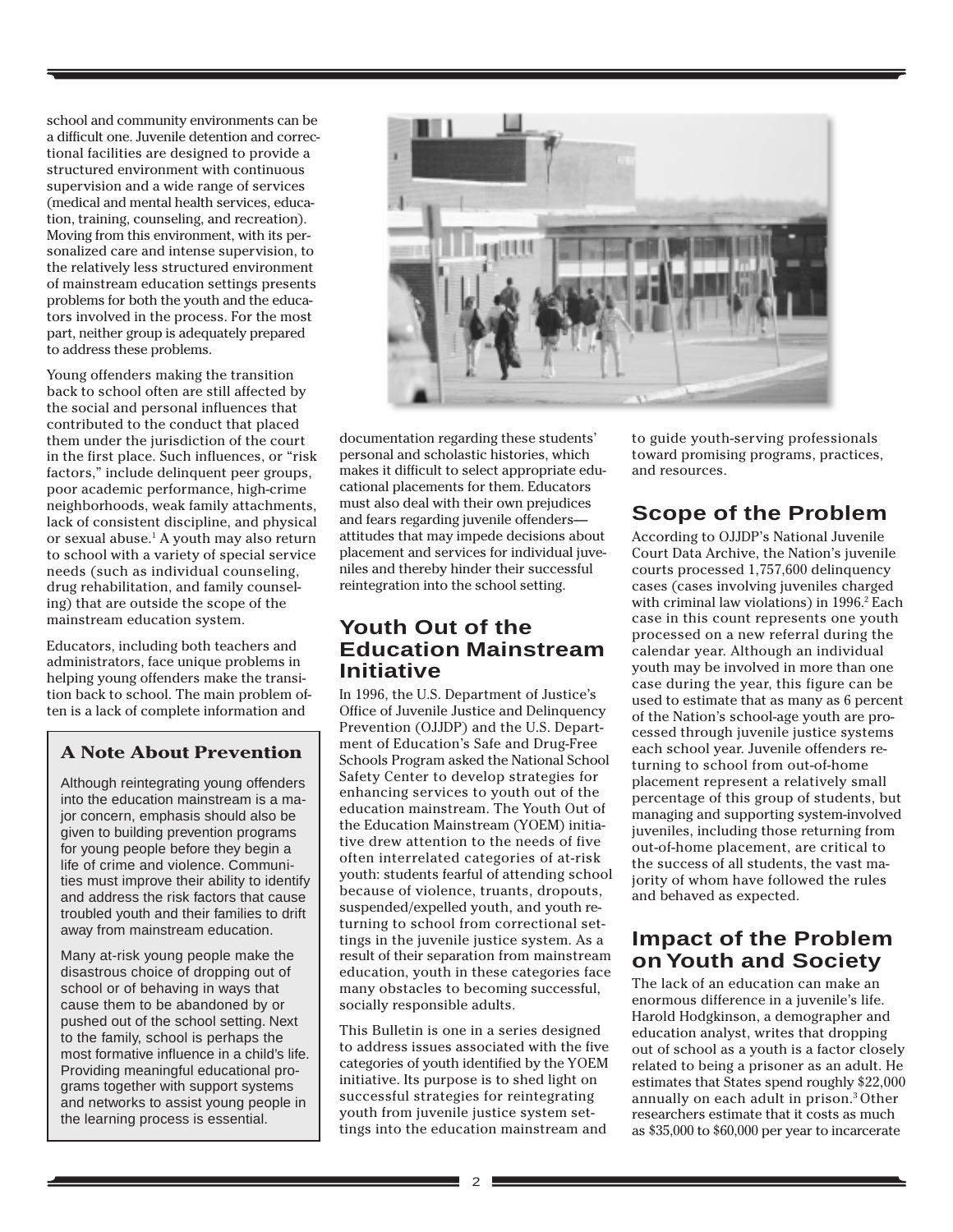one youth.4 In contrast, the average cost to educate one student for 1 year is about \$7,000.5 It makes economic sense for communities to emphasize education over incarceration.

Although it is understood that not all juvenile crime can be prevented, it is clear that promoting the development of troubled young people into responsible citizens is in society's best interests. Juveniles struggling to make the transition from the juvenile justice system to school completion and the workforce must not be overlooked. Helping them successfully reconnect with the education mainstream is an essential first step. The challenge centers on how to make this process happen for the good of both the community and the young person.

### **Processing Cases Within the Juvenile Justice System**

Before continuing this discussion about reintegrating juvenile offenders into school and community settings, a brief explanation of the juvenile justice process is in order.

After a juvenile is arrested, one of the first actions to be taken when processing the case is to decide whether the juvenile should be placed in secure detention. Juvenile detention is a process designed to ensure "the temporary and safe custody of juveniles who are accused of conduct subject to the jurisdiction of the court and who require a restricted environment for their own or the community's protection while pending legal action."6 Juvenile detention serves to protect the community, protect the juvenile, and ensure that the juvenile will appear in court.

Although policies and practices vary among jurisdictions, the general procedure is as follows: Once the case has been reviewed, it can be dismissed, handled informally through a voluntary disposition (e.g., informal probation), or brought before a judge in a formal hearing. Generally, the judge can either refer the case to an adjudication hearing or conduct a waiver hearing, usually on motion of the prosecutor. Adjudication hearings in juvenile court decide whether the juvenile is responsible for an alleged delinquent act and are similar to the process of deciding whether a defendant is guilty or not guilty in criminal court. In waiver hearings, the juvenile court judge considers relinquishing jurisdiction over a matter and transferring the case to criminal court, where the juvenile will be tried as if he

or she were an adult. The waiver decision is based on a variety of constitutional and statutory factors, including the severity of the offense, the age and prior record of the juvenile, and the juvenile's amenability to treatment.

After adjudication, a disposition hearing is held to determine what, if any, sanctions are to be imposed and whether the juvenile should be placed under court or correctional supervision. Court and correctional supervision may involve several measures: assignment to formal probation, placement outside the home in a residential facility, referral to a communitybased program or service, or restitution or assignment to community service.

Although many of the programs and models discussed in this Bulletin have relevance for all youth who have come into contact with the juvenile justice system, the primary focus will be youth whose actions have caused them to be removed from the community and their schools, i.e., those who have been detained or incarcerated.

# **Information Sharing: The Foundation**

Open lines of communication among all organizations involved with juvenile offenders are necessary to establish a comprehensive treatment approach for offenders and their families. Open communication can prevent replication of services or, worse, lack of services. The ultimate goal of information sharing is to avoid stereotyping or stigmatization of the juvenile offender and to increase the probability that he or she will successfully exit the juvenile justice system, avoid future contact with the system, and complete school and/or secure gainful employment.

Juvenile offenders and other high-risk youth encounter many problems that often require responses from numerous agencies. Such youth may require counseling (both individual and family). They may also have mandatory education requirements associated with the disposition of probation. Personal and family problems and needs can generate turmoil for youth, who may also become lost in a tangle of bureaucratic agencies that too often share only limited information with each other, resulting in fragmented assistance. In most cases, no single agency or advocate "looks after" the needs of an adjudicated youth. Although information about adjudicated youth and their families is usually well documented within the various agencies

providing services, seldom does one agency maintain a portfolio documenting the complete range of services that have been and are being provided to the juvenile and the juvenile's family.

A prime example of inadequate information sharing is the situation that often arises when a student returns to school after detention or confinement. Educators must often guess about vital information missing from the student's file, such as information about treatment history, family problems, probationary status, or court-ordered mandates of aftercare services that influence schooling (e.g., attendance and behavior requirements). The time it takes to obtain all the information needed often leads to unnecessary referrals, duplicate services, inaccurate information, and service delays. Inefficiencies in information sharing complicate the reintegration of juvenile offenders into school settings, often hindering the education process or rendering it ineffective. It is the student who suffers the consequences of this highly inefficient system of information sharing.

There are a number of constraints on collaborative information sharing among youth-serving agencies. One such constraint, the Federal Family Educational Rights and Privacy Act of 1974 (FERPA), also known as the Buckley Amendment, is often cited as the reason educators will not share information about students with other agencies. FERPA was enacted to assure parents and students that their privacy interests would be protected through standards for recordkeeping, thus discouraging unnecessary disclosure to any agency of a student's educational records.

Failure of an educational agency or institution to comply with FERPA can result in a loss of Federal funding to that agency. Many educational agencies have been overly cautious in their interpretation of FERPA by establishing policies recognizing a generalized right to privacy with regard to all student records and information. These policies often pose significant obstacles to information sharing among agencies.

In recent years, FERPA has been amended to promote information sharing between educators and juvenile justice system personnel. The Improving America's Schools Act (IASA) of 1994 (Public Law 103–382) permits information sharing (subject to State statute) between educators and juvenile justice system personnel on juveniles prior to adjudication. In addition, OJJDP's review of the FERPA statute and the current U.S. Department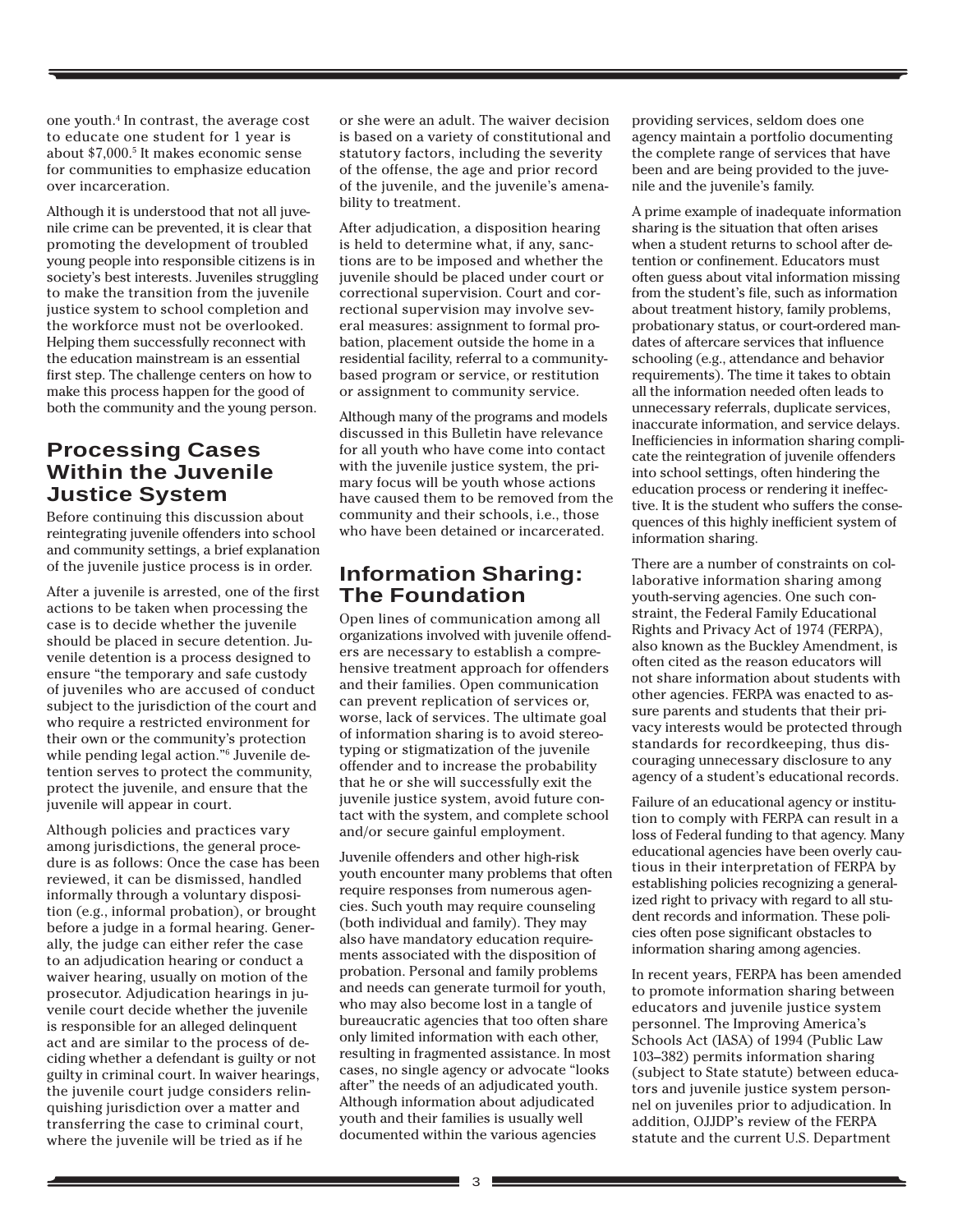of Education (ED) regulation (34 CFR Part 99) have shown that FERPA need not stand in the way of effective interagency information agreements between schools and other agencies with whom they share a common interest.

Guidance on information sharing by and with schools in compliance with the Family Educational Rights and Privacy Act is available from OJJDP or ED in *Sharing Information: A Guide to the Family Educational Rights and Privacy Act and Participation in Juvenile Justice Programs*, an indepth review of FERPA and its impact on information sharing; and in two related OJJDP Fact Sheet publications, which offer concise guidelines for information sharing.7

Individual State laws may impose some restrictions on information sharing. However, the Federal FERPA statute allows educational institutions to share information freely among themselves. If a correctional facility also includes an educational unit, the sharing of educational records would not be precluded by Federal law.

# **Theoretical Framework for Intensive Aftercare**

The Intensive Aftercare Program (IAP) initiative, funded by OJJDP in 1988, created a sustained focus on solving the problem of community reintegration following the release of high-risk juvenile offenders from secure confinement. Researchers David Altschuler and Troy Armstrong developed the theoretical framework for this reintegration process. The framework emphasizes effective intervention based not only on intensive supervision and services but also on a process that focuses on reintegration during incarceration via a highly structured and gradual transition period to bridge the gap between institutionalization and aftercare. Elements of their formative work underscored the importance of preparing youth for progressively increased responsibility and freedom in the community, facilitating youth-community interaction and involvement, linking the offender with community support systems, and monitoring youth progress.<sup>8</sup>

After 7 years of research, development, and training, the IAP project established five competitively selected demonstration sites to test the model over a 5-year period: Denver, CO; Las Vegas, NV; Camden and Newark, NJ (which subsequently discontinued participation); and Norfolk, VA. The remaining sites are being independently evaluated through a grant to the

National Council on Crime and Delinquency. A research preview released in December 1998 summarized some of the evaluation queries and early findings.9

Each demonstration test site has tailored the IAP model to its specific needs and local context. The IAP model is a descriptive, multifaceted, integrated approach designed to closely monitor juvenile offenders, enhance aftercare service delivery based on acknowledged risk and protective factors, forge working collaborations among diverse agencies and individuals, and reduce recidivism.

Among the elements critical to successfully translating IAP principles into practice are the following case management components:10

- ◆ Risk assessment and classification for establishing [program] eligibility.
- ◆ Individual case planning that incorporates a family and community perspective.
- ◆ A mix of intensive surveillance and services.
- ◆ A balance of incentives and graduated consequences coupled with the imposition of realistic, enforceable conditions.
- ◆ Service brokerage, with community resources linked to social networks.

The youth participating in the IAP demonstration sites are serious, habitual offenders in secure correctional confinement, and some are not likely to return to mainstream educational systems. Nevertheless, the theoretical approaches identified by the IAP model for reintegrating juvenile offenders into the community after confinement are suitable for the reintegration of juvenile offenders into transitional educational settings. In particular, the model's emphasis on providing youth with comprehensive, ongoing services and supervision, both while they are incarcerated and when they return to their communities, also applies to their transition from confinement to school settings.

# **Correctional Education: Preparation for Reintegration**

Preparation for increased responsibility and successful reintegration into community life begins inside correctional institutions. Education has been a part of American prison systems since 1798. The most common finding of 20 years of research is that

inmates who participate in education programs are more likely to be employed and less likely to end up back in prison than nonparticipants.<sup>11</sup>

Ideally, academic educational services should be the focus of detained and incarcerated youth's institutional experience. State constitutions guarantee all children the right to a free public education. Although educational services are offered to many juveniles in confinement, this is not always the case. In addition, many State education departments have not approved the institutional education programs, the programs often are not designed to address each student's individual educational needs, and students often cannot receive academic credit toward earning diplomas upon their transfer or release.

There have been efforts to upgrade programs to improve the quality of schooling for young people in confinement and to create educational service links between school systems and correctional settings. In 1992, OJJDP funded a 3-year grant project with the National Office for Social Responsibility (NOSR) to assist juvenile corrections administrators in planning and implementing programs to improve educational services for detained and incarcerated juvenile offenders. NOSR conducted an extensive literature search and published a report on effective practices in juvenile corrections education and a training and technical assistance manual.12 NOSR also selected three Stateoperated juvenile correctional facilities to establish model learning environments for incarcerated youth. These sites were Adobe Mountain School in Arizona, Lookout Mountain Youth Center in Colorado, and Sauk Centre in Minnesota. Each site's vision encompassed the philosophy that learning is the most important component of the rehabilitative process and must be the centerpiece of each youth's institutional experience. The models sought to expand learning from the classroom into the entire fabric of the institution, to train and empower all institutional staff to teach, and to make learning enjoyable.

According to research by NOSR, effective educational programs within correctional facilities include not only basic academic skills, high school completion, and general educational development (GED) test preparation, but also special education, preemployment training, and other programs aimed at enhancing students' social, cognitive, and life skills.<sup>13</sup>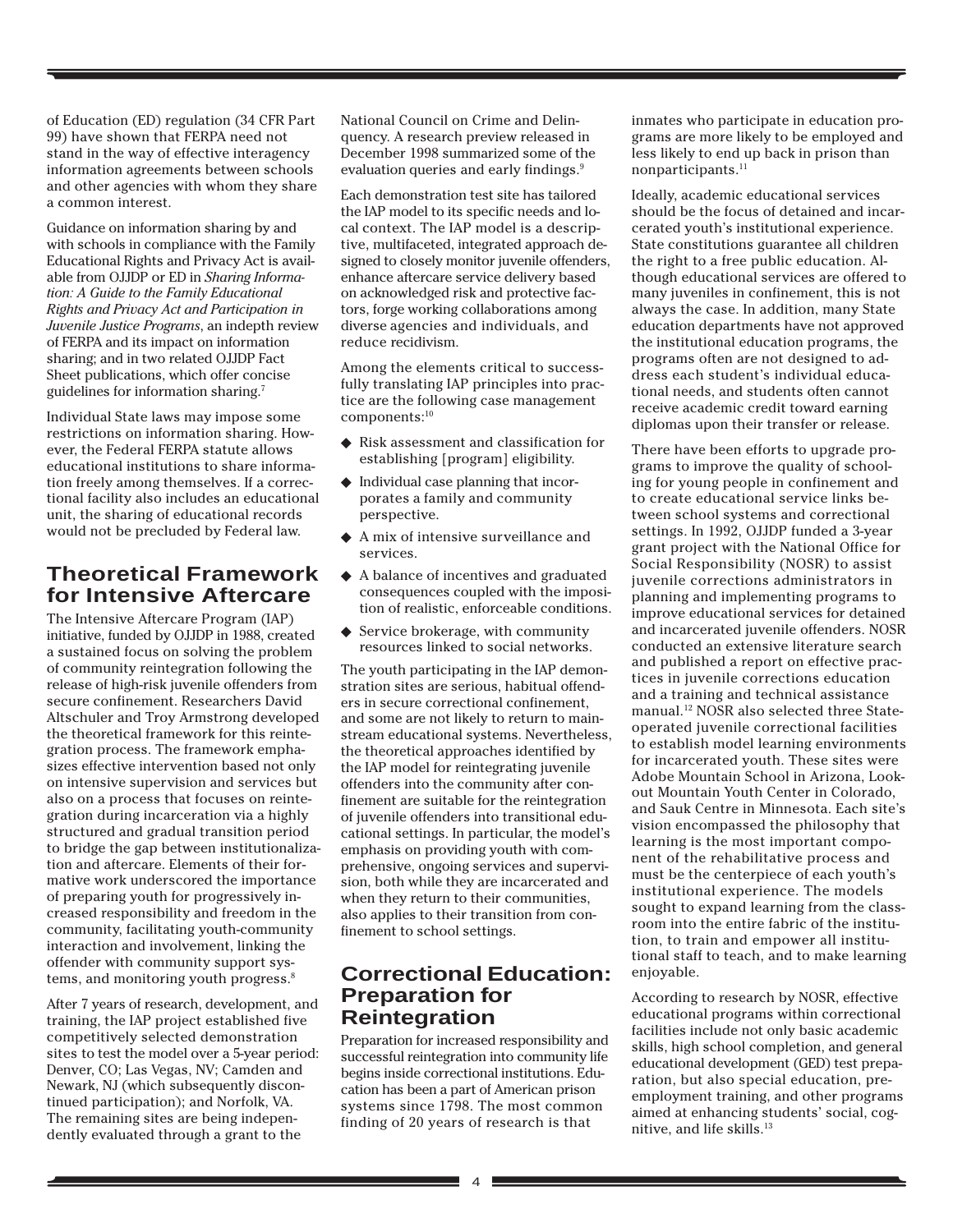**Special education.** Learning disabilities have been identified as an important risk factor that contributes to failure in school and to entry into the juvenile justice system. An estimated 50 to 80 percent of all confined juveniles are eligible for services designed to address learning disabilities.<sup>14</sup> NOSR contends that correctional education must provide a full array of special education programs and services, including a trained staff, a curriculum that meets each student's needs, training for independent living and vocational skills, and linkage with pre- and postconfinement educational services.<sup>15</sup>

**Preemployment training.** While motivating juvenile offenders to return to mainstream education is a priority, correctional education must also focus on making the connection from education to the workplace. Not all juvenile offenders

will pursue school completion. It is also important for detained or incarcerated youth to develop entry-level job skills and workplace competencies.

**Life skills.** Delinquents often lack social and communication skills, particularly those related to problem solving and moral reasoning. Juvenile correctional education should offer programs and curriculums that focus on the development of life skills and provide the opportunity for juveniles to practice and apply the skills they learn. These programs should incorporate skills such as goal setting, time and plan management, problem solving, and conflict resolution; should reflect real world needs, such as thinking creatively and working in teams to achieve common goals; and should help youth develop positive personal qualities, such as responsibility, dependability, and honesty.

#### **Jackson-Hinds County Youth Detention School**

The Jackson (MS) Public School District is committed to providing a quality interim educational program that will allow juveniles to achieve their potential while being detained in the Jackson-Hinds County Youth Detention Center. The Youth Court School is an extension of the Jackson Public School District alternative school. Students ages 10 to 17 served by this program include juvenile delinquents, law violators, runaways, and disruptive students.

Program components include assessment, basic academic and survival skills, vocational training, support services, and parent training. The school has intensive collaboration with Jackson State University, Alcorn State University, the Art Alliance of Jackson, and the New Hope Foundation, which all assist with implementation of the Youth Court School mission. The program also requires parents to attend an 8-week Systematic Training for Effective Parenting course.

Police officers bring juveniles to the Jackson-Hinds County Youth Detention Center, where they are booked and detained until they can see an intake counselor. The intake counselor determines whether the juveniles are detained or released. If juveniles remain longer than 3 days, they receive an educational assessment that includes intake,

diagnostic evaluation, and the Test of Adult Basic Education (TABE). Depending on TABE results, juveniles are placed in either a home school, general educational development (GED) test preparation, or special education track.

The program teaches basic skills such as reading, math, and English. Alcorn State University provides vocational training, and Jackson State University assists with support services such as social workers, counselors, and social work interns. After juveniles are released from detention, social work interns conduct extensive followup. If juveniles do not attend school after release, they are required to attend either GED classes at the Jackson Public Schools GED/ ABE Center or a community program in the city of Jackson.

Many participants have received GED diplomas or have developed skills that enabled them to make the transition back into regular school. After receiving a GED diploma or graduating from high school, many participants have attended Hinds Community College.

**For more information** about the Youth Detention School, contact Dr. Ginger M. Smith, Director, Jackson-Hinds County Youth Detention School, 400 East Silas Brown Street, Jackson, MS 39225; 601–960–1700.

# **Transitional Support for Leaving Confinement**

After confinement, juveniles' experiences and training within correctional settings must be linked to their experience within their communities. Transitional services provide this link. Effective transitional programs increase the likelihood of reenrollment in school, graduation from high school, and successful employment. The lack of such services may undo the often significant progress made by juveniles while they were incarcerated. Successful transition between correctional facility and school requires integrated and coordinated prerelease strategies developed and implemented collaboratively by all agencies involved in providing both institutional and aftercare services to youth and their families.

An important reason for coordinating transition services is to avoid problems that arise from inadequate information sharing between correctional facilities and schools. As mentioned earlier in this Bulletin, juvenile offenders often arrive at school settings without any scholastic documentation from correctional facilities. There may be delays in forwarding correctional school records to the receiving school. When received, information may be unconfirmed, undocumented, outdated, or tainted by personal prejudices and interpretation. School personnel may have to rely on personal contacts for information. The process of obtaining the needed information is daunting, involving time-consuming phone calls to previous institutions and encounters with individuals who often refuse to disseminate information (frequently citing confidentiality laws) or who can provide only sketchy accounts based on memory alone. These problems impede the timeliness and quality of educational program development for youth who are making the transition from correctional facility to school.

OJJDP's training and technical assistance programs stress the importance of interagency information sharing in the coordination of services. Training programs include:

The School Administrators for Effective Police, Prosecution, and Probation Operations Leading to Improved Children and Youth Services Program (SAFE Policy), a week-long course directed at reducing juvenile violence in schools. The course stresses the importance of interagency agreements for information sharing and coordination of juvenile services.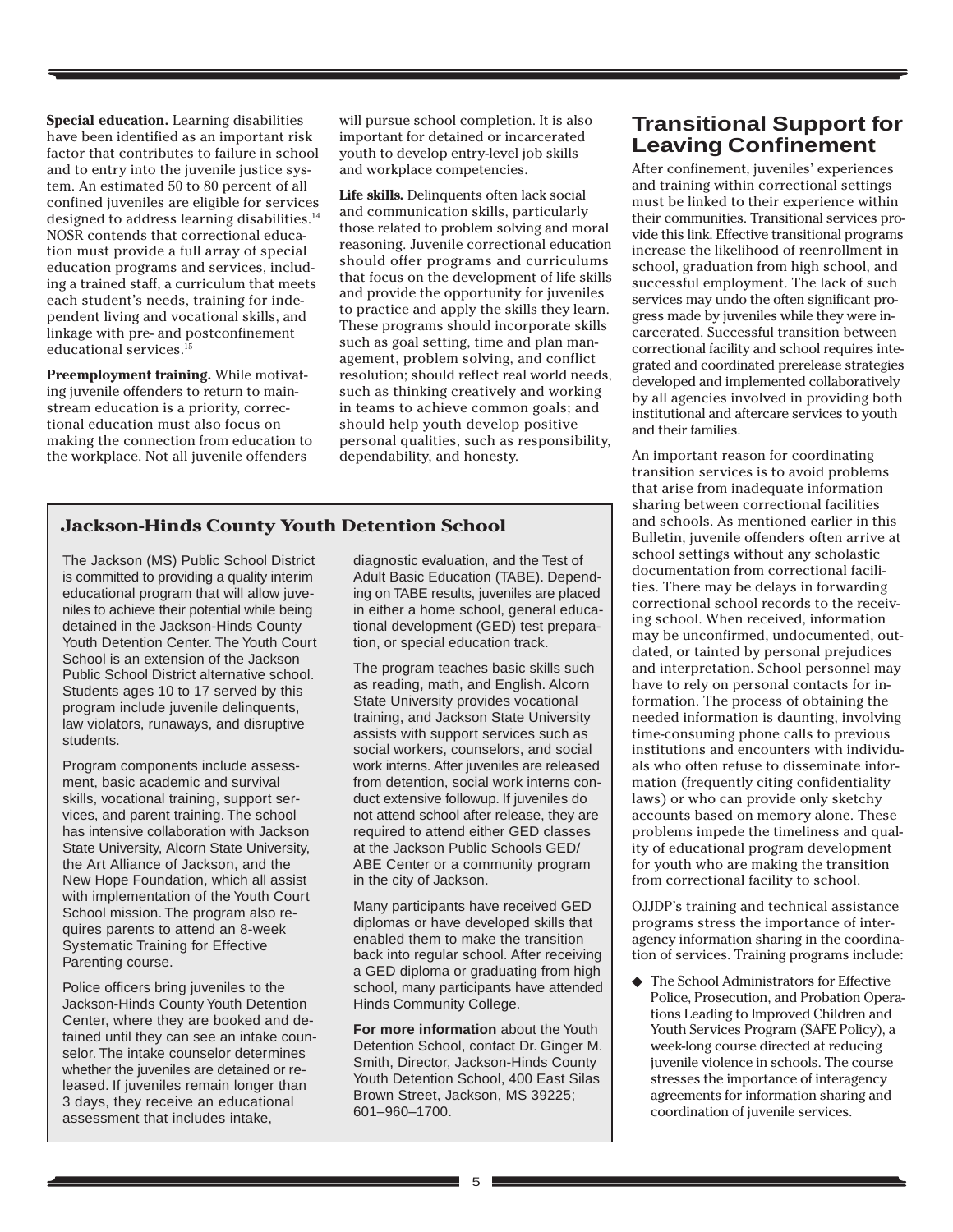- ◆ The Chief Executive Course, an intensive 1-day orientation for local executives of public and private agencies. The course emphasizes information sharing as a method for improving the juvenile justice system.
- The Serious Habitual Offender Comprehensive Action Program (SHOCAP), presented as a module in the SAFE Policy and Chief Executive Training programs and also available in a 40 hour course designed to assist SHOCAP jurisdictions in developing their own unique interagency information sharing agreements. The course requires the participation of policy-level officials from law enforcement, schools, juvenile detention and corrections, prosecution, and social services.

#### **Law-Related Education**

Law-related education trains young people to think critically, solve problems, and understand legal rights and responsibilities. It also demonstrates the role of citizens in mitigating violence. It involves instruction about rules, laws, and the legal system. Students explore and reflect on their own and others' perspectives, express and defend their views, listen to the views of others, develop arguments for both sides of an issue, mediate, and formulate decisions and resolutions based on multiple and often conflicting concerns. The purpose is to train students for responsible citizenship. An additional purpose in juvenile justice or transitional educational placements is to help stop juvenile offenders from engaging in delinquent activity.

Street Law, Inc., is a nonprofit organization dedicated to empowering people through law-related education. Participants in Street Law programs learn substantive information about law, democracy, and human rights through strategies that promote problem solving, critical thinking, cooperative learning, improved communication skills, and the ability to participate effectively in society. Formerly called the National Institute for Citizen Education in the Law, the program began at Georgetown University Law Center more than 20 years ago, when law students developed a practical law course that was taught in Washington, DC, public schools. Georgetown Law Center's Street Law Program continues to operate in the District of Columbia.

These courses have modules on laws and policies that impact information sharing and on techniques to maximize information sharing. Sample State legislation, consent policies, and judicial orders are also available to course participants.

In addition, OJJDP can provide direct technical assistance upon request to individual jurisdictions working on improving their information sharing. To learn more about training and technical assistance related to information sharing, contact the Training and Technical Assistance Division, Office of Juvenile Justice and Delinquency Prevention, Office of Justice Programs, U.S. Department of Justice, 810 7th Street NW., Washington DC 20531; 202–307–5940.

Most effective strategies for helping juvenile offenders make the transition into the

Street Law, Inc., provides programs, materials, and services to students in kindergarten through 12th grade and young people in community-based settings and juvenile justice settings. Key programs include:

- ◆ The Street Law Program—a high school practical law elective class available in every State. Many classes are taught in cooperation with local law students. All classes make extensive use of legal resource persons such as judges, lawyers, law students, and law enforcement personnel.
- ◆ Teens, Crime, and the Community—a partnership program with the National Crime Prevention Council featuring a curriculum designed to help young people avoid becoming victims of crime.
- ◆ Street Law/Juvenile Justice lessons for use in detention settings and in juvenile court alternative programs, including diversion.
- ◆ Teen Parents and the Law—a carefully developed and field-tested adolescent parenting program.
- ◆ Human Rights U.S.A.—a national education effort designed to raise awareness of human rights issues among American citizens. The focus is on community groups and students.
- ◆ Supreme Court Summer Institute for High School Teachers—a 5-day, teacher education program focusing on the history and processes of the Supreme

school and community include some formalized system of communication among the corrections staff and community social institutions—schools, mental health agencies, alcohol and drug treatment centers, and employment training and placement agencies, among others. The following model uses a formal interagency partnership established to address the needs of adjudicated youth and juvenile parolees.

#### **Cluster Group Model: The New Jersey Gateway Academy**

The Gateway Academy uses a cluster group model to manage information and coordinate services for juvenile offenders and their families. The cluster group comprises various service agencies (e.g., educational,

Court as well as significant current cases, taught each summer in Washington, DC, at the U.S. Supreme Court.

Street Law also offers a new curriculum infusing conflict resolution skills with lessons concerning community violence. The curriculum is being piloted in the Save Our Streets (SOS) program in Washington, DC. Youth ages 13 to 17 who have been charged with weapons offenses are referred to the program by the Superior Court of the District of Columbia, Social Services Division, Family Branch. SOS serves as a preadjudication service for these youth, most of whom have been released to the custody of their parents. Students participating in SOS have ongoing court cases throughout their participation. Each lesson within the SOS program is designed to examine laws and issues that affect participating students and the community; discuss information on available community resources and how to use these resources to benefit participants, other youth, and the community; and provide opportunities to build conflict resolution skills. The lessons are taught by using law-related education's interactive strategies with a strong focus on student skill development.

**For more information** on Street Law, Inc., write Street Law, Inc., 1600 K Street NW., #602, Washington, DC 20006; phone 202–293–0088; or visit www.streetlaw.org.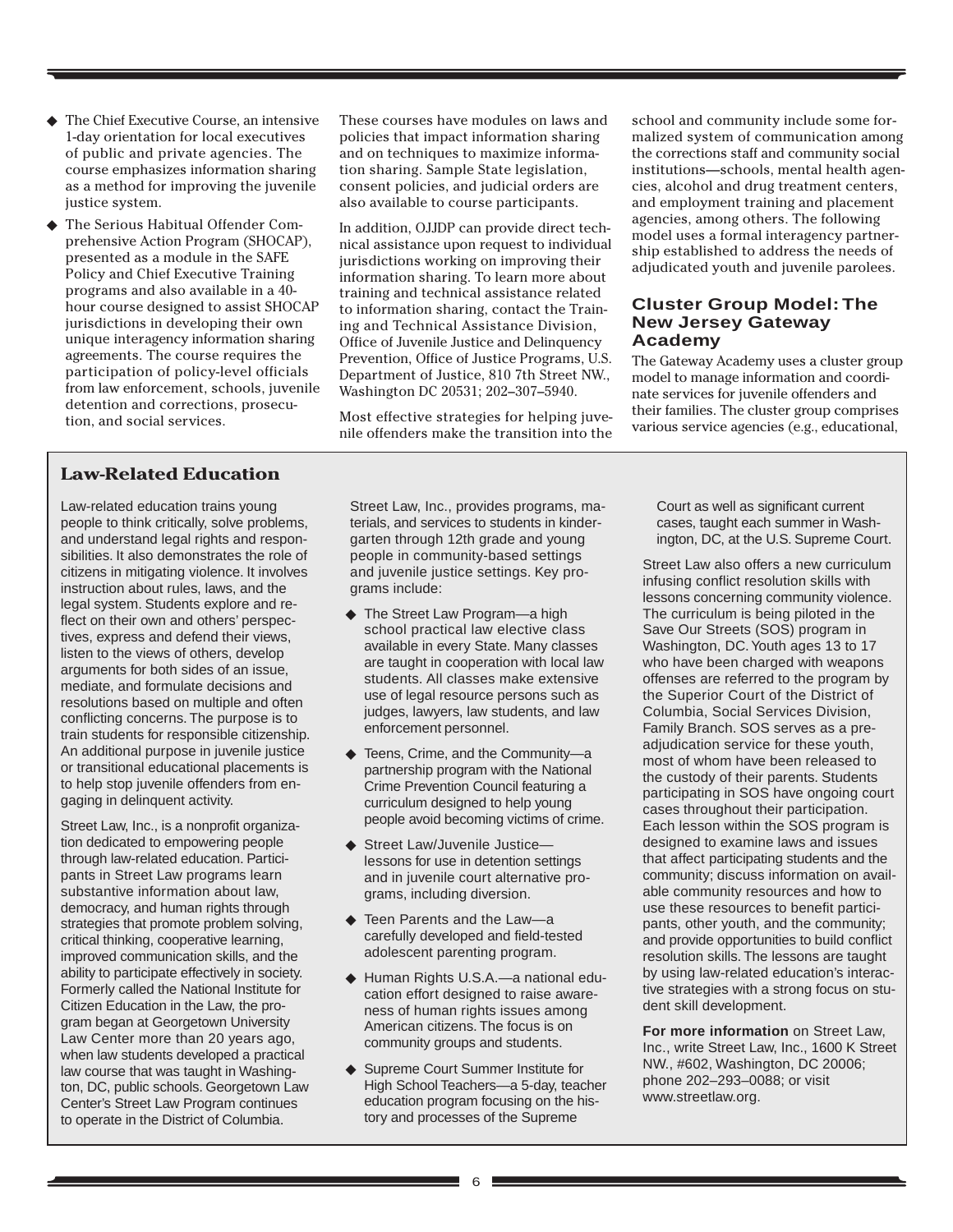mental health, probation, and child protection) assembled to benefit and support each individual youth. The group meets on a regular basis to share information and to ensure that needed services are provided without replication. A school representative (a principal, social worker, counselor, or homeroom teacher) typically serves as the chairperson of the cluster group; all information governing a juvenile is disseminated through the chairperson to other cluster members. As a result, all cluster members have access to needed information, avoiding a piecemeal approach to collecting information. As additional agencies or other interventions are needed, the appropriate services can be arranged, and duplication of services can be avoided.

For youth currently incarcerated or in residential placement, the cluster should be formed in time to establish communication with the school system prior to the youth's release. Major issues to be identified and addressed by the cluster group include adjudication, conditions of probation, academic level and educational placement, therapy needs, and method of followup.

The Gateway Academy is a partnership established between the New Jersey Juvenile Justice Commission (NJJJC) and Newark Public Schools (NPS). The partnership was formed as a direct result of the support provided by the YOEM initiative. Prior to YOEM efforts, NJJJC and NPS had functioned as independent entities, with no formal effort made to work as a team. Agencies exchanged educational records when students moved from one system to the other, but no personal contact or followup occurred. NPS recognized the importance of improving the flow of information between the school district and other educational providers working with the district's students. The Newark YOEM Conference, conducted through the collaborative efforts of the National School Safety Center and NJJJC, helped formalize NPS's desire to facilitate this exchange of information. Following the conference, NPS invited a representative of NJJJC to become a working member of its attendance improvement committee.

The attendance improvement committee found that a large number of students were "getting lost" in the transition from NJJJC programs back to Newark schools. The committee also recognized that students involved with NJJJC had special needs that should be addressed in greater depth. The Save Newark's Youth Task Force was organized to focus on these issues and

#### **New Jersey Juvenile Justice Commission: Transitional Services**

In addition to the partnership formed with the Newark Public Schools, the New Jersey Juvenile Justice Commission (NJJJC) is involved in providing transitional services to students returning from NJJJC to other schools and communities throughout the State. Some of these services include the following:

- ◆ NJJJC reviews and evaluates every student's educational record and consults with school district representatives to ensure that the most appropriate educational program has been identified for the returning student.
- ◆ NJJJC develops an educational aftercare plan to meet the individual needs and goals of the returning student and provides ongoing evaluation of the student's progress.

needs. The task force included representatives from NJJJC, probation, the juvenile courts, Newark police, community service providers, and members of the community.

Over several months, the task force conducted an assessment of the needs of NJJJC/Newark students. It identified poor collaboration among service agencies as a major obstacle to the successful transition of students from NJJJC programs to the public schools. To overcome this problem, representatives from each social service agency agreed to serve as members of a multidisciplinary panel. Panel members are selected according to the needs of individual students to participate in a cluster group formed specifically to support each student. NPS serves as the umbrella agency under which all the service agencies work.

The task force also determined that a special program should be developed to serve students returning to the community from incarceration. The Gateway Academy, which was planned under the direction of the task force, opened in spring 1999. The Gateway Academy is a 12-month program designed to provide "one-stop service" for all Newark students who are returning from incarceration to the public schools. The centrally located facility houses the various service agencies working with this population of students, including parole, probation, and mental health and social service agencies providing drug

- ◆ A transitional specialist from NJJJC follows implementation of each released youth's education plan and provides followup services to the student or education agency as required.
- ◆ NJJJC transitional specialists are also involved in special projects, including apprenticeships, schoolto-career partnerships, entrepreneurial programs, career exploration and employability skill training, and mentoring.

**For more information** about NJJJC transitional services, contact Robert V. Coté, Jr., Executive Manager, Office of Education, New Jersey Juvenile Justice Commission, 9 Quakerbridge Plaza, 3rd Floor, P.O. Box 108, Trenton, NJ 08625–0108; 609–631–4743.

and family counseling and employment training and placement. Academy staff are trained to provide a sound educational program that will address the special needs of students returning from NJJJC.

Student transcripts and needs are assessed by a team of personnel from NJJJC. This team determines the most appropriate educational setting for the student, whether it is the Gateway Academy or another school within the Newark Public School District. Regardless of educational placement, these students are associated with and receive services at the Gateway Academy. Each student is encouraged to be involved in afterschool activities, community service projects, and Saturday activities sponsored by the Academy. Students placed at the Academy complete the Academy's 12-month program and then return to their regular schools to complete their high school education and graduate.

**For more information** about the Gateway Academy, contact Jennifer Mitchell, Gateway Academy, 131 13th Avenue, Newark, NJ 07102; 973–733–7067.

# **Transitional Educational Placements**

Although some juvenile parolees may eventually perform well in mainstream classrooms, it is often difficult for these youth to succeed in traditional campuses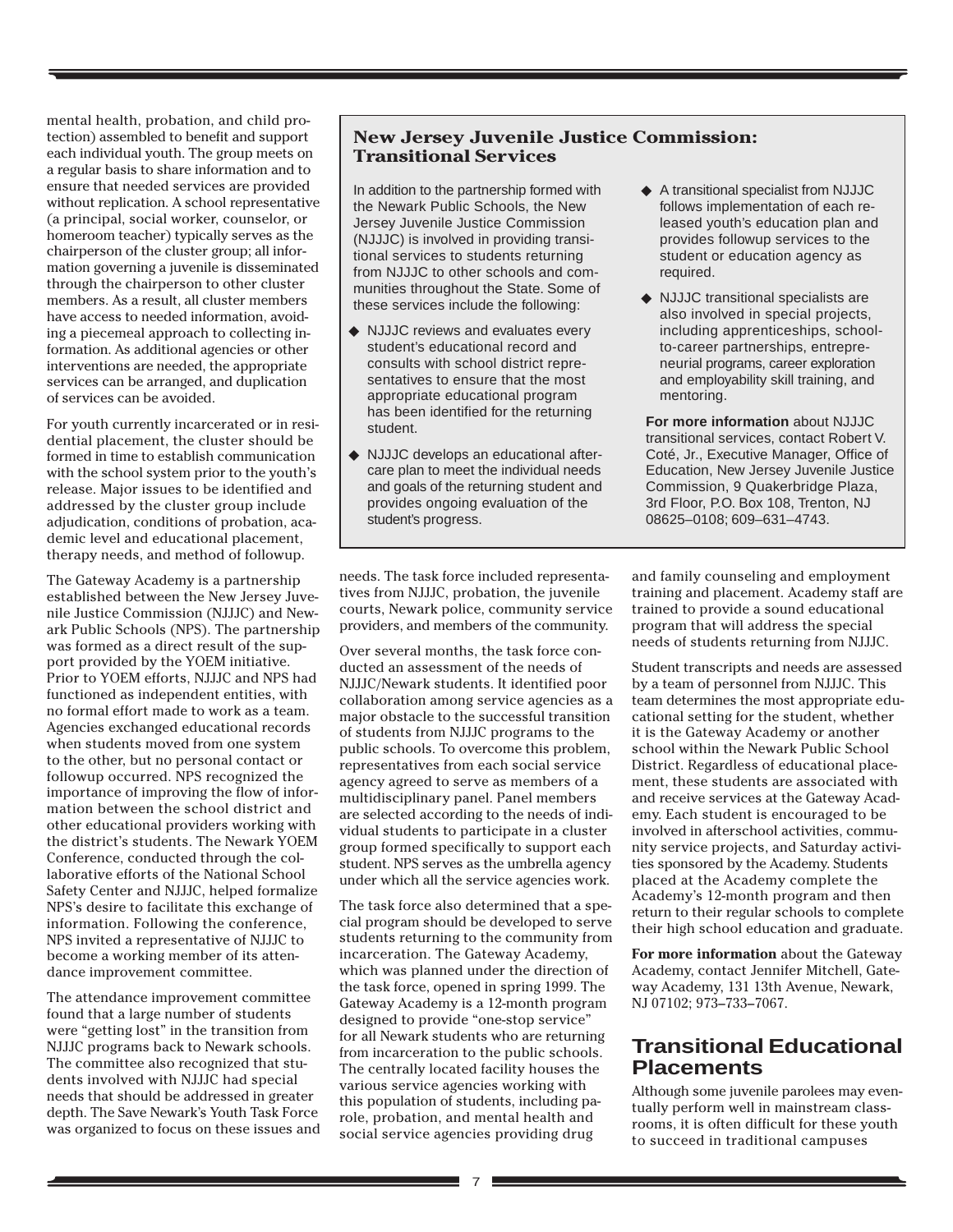immediately following release from incarceration. "Cold turkey" reentry into public schools is often a formula for failure. Juveniles attempting such reentry typically say that they feel lost or overwhelmed on large traditional campuses. Also, the level of structure and attention that adjudicated youth receive in correctional and residential settings is limited on traditional campuses. This change in structure and attention often contributes to disruptive

behavior by these youth when they return to school.

Alternative schools or transitional education centers are known as transitional educational placements. These placements are interim steps for youth who have been released from incarceration. Such placements offer appropriate environments that gradually reduce the level of supervision and support from that which these youth were

accustomed to receiving in the correctional setting. In a transitional educational placement, recently released juvenile parolees can undergo careful assessment and take part in learning experiences that prepare them to return to mainstream classrooms. An alternative school or transitional education center also reduces the risk of a youth's getting lost in "the system" without needed support services.

#### **Transitional Support and Placement: The Kentucky Experience**

**Kentucky Youth Assistance Alliance.** More than 3 years ago, an alliance was formed among several Kentucky youthserving organizations interested in easing the transition of adjudicated youth from juvenile justice settings, including secure treatment facilities, to educational settings. Included in the partnership were Christian County, Henderson County, and Jefferson County public schools; three State agencies (the Office of Juvenile Justice, the Cabinet for Human Resources, and the Kentucky Department of Education); the University of Kentucky; and the Kentucky Coalition for State Agency Children.

The first priority of the partnership was to collect data on school-age adjudicated youth in Kentucky. The partnership found that the school systems were losing nearly 95 percent of such youth because the youth failed to make successful transitions into a mainstream school or transitional educational center (also known as an alternative school). The partnership also found that existing efforts to help adjudicated youth in these counties were flawed by problems in identifying the target population and by inconsistent school reentry processes, gaps in services, and lack of community support.

Two years ago, the partnership became involved in the YOEM initiative. The project's application for YOEM assistance proposed a model that would address the gaps in services to Kentucky's adjudicated youth. The model set forth the following objectives:

- ◆ Establish a uniform system by which youth in juvenile justice or treatment facilities can return to a school setting.
- ◆ Create a bridge coordinator position in each school district to facilitate the return of adjudicated youth to school enrollment. The bridge coordinator

screens each returning student, conducts transition interviews, collects appropriate data, and obtains parental releases for juvenile record sharing.

- ◆ Design an "educational passport"—a form of documentation that accompanies the returning juvenile to his or her subsequent educational placements to facilitate information sharing across jurisdictions for returning students, including notification of schools regarding the impending releases of juveniles from treatment facilities or incarceration.
- ◆ Recruit and train mentors for each returning student.
- ◆ Monitor progress of returning students to further assess their needs and identify barriers to successful reentry.
- ◆ Provide alcohol/drug prevention education and other counseling and prevention support to youth and their families.
- ◆ Offer support groups for juveniles who have witnessed violence, particularly domestic violence. (Approximately 60 percent of adjudicated youth had a history of domestic violence in their families.)

The original alliance is no longer in existence, but the approach it established is successfully addressing many of the issues and problems associated with successful reentry for juvenile offenders. The bridge coordinator and educational passport concepts are part of "transitional school" initiatives undertaken in the three counties that participated in the alliance.

**Franklin Transitional High School.** In August 1999, the Franklin Transitional High School, Louisville, KY, opened its doors for the 1999–2000 school year.

The school was established specifically to address the needs of students returning from adjudicated residential placement. Its design was the result of a collaborative effort involving the Jefferson County Public Schools' Safe and Drug-Free Schools Unit, the State's Department of Juvenile Justice, and Seven Counties Services (the State mental health authority for the region).

Franklin Transitional High School currently has approximately 40 students enrolled. The ratio of staff to students is very high (the school currently employs 20 staff members). Students come directly from incarceration to the school. A bridge coordinator team, rather than a single coordinator, screens returning students. The length of time students stay at the school is based on their individual needs. The goal is to prepare students for other educational placements, but students can actually graduate from the transition school if that is what it takes to complete their secondary education. Documentation in the form of an educational passport helps determine each student's educational and treatment needs and accompanies the student to his or her subsequent educational placements. Representatives from the Institute of Families, a private agency, provide counseling services to students and their families.

**For more information** about transition activities in Jefferson County, contact Pam Carter, Assessment Coordinator, Jefferson County Public Schools, Safe and Drug-Free Schools, 911 South Brook Street, Location #895, Louisville, KY 40203; phone 502–485–3260; e-mail pcarter1@jefferson.k12.ky.us; or Dr. Rick Tatum, Principal, Franklin Transitional High School, 1800 Arlington Avenue, Louisville, KY 40206; phone 502–485– 6678; fax 502–485–6680.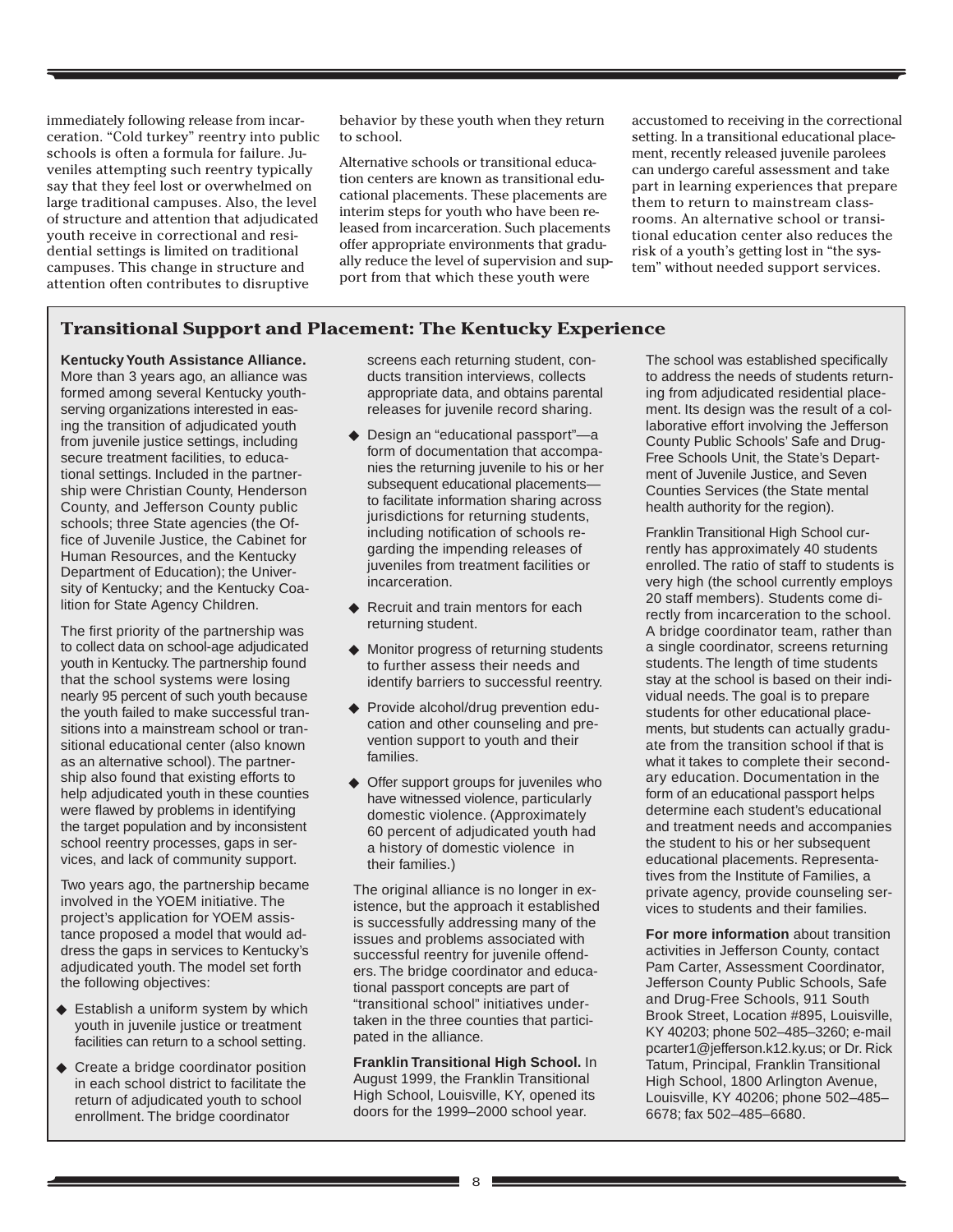An alternative school facility should provide the least restrictive environment appropriate for a juvenile exiting a correctional institution or other residential placement. The smaller pupil-teacher ratio, individualization, and therapeutic family approach available in transitional educational placements can provide these juveniles with a fresh start and can ease their transition into a school environment.

New Jersey's Gateway Academy, described above as an example of the cluster group approach to transitional services, is also an example of a transitional educational placement. Another example is Arizona's Pathfinder Project.

#### **The Pathfinder Project**

Created by Alan Wright, former education superintendent of the Arizona Department of Juvenile Corrections, the Pathfinder Project provided transitional educational placement for troubled youth in Arizona. After 7 years of intensive reform efforts, Arizona established a research-based and accredited alternative school that emphasized performance-based accountability through its curriculum. The Pathfinder Project targeted disruptive, delinquent adolescents, enrolled them in "Success School," and used a curriculum that provided a continuum of educational experiences. The Pathfinder Project was recently discontinued in Arizona, but the Pathfinder model continues to offer an alternative to traditional methods of dealing with disruptive students.

In the Pathfinder model, the purpose of Success School is to recognize and serve system-involved youth who have little or no hope for the future and who do not believe they can achieve personal success within the traditional educational system. Success School teaches troubled youth a leadership style focused on personal development and lifelong learning for community-based stewardship. Students learn responsibility and thus are empowered to achieve success. Behavioral changes observed in Arizona's Success School participants provide evidence that, when fully implemented, the program can help students gain literacy skills at accelerated rates and can increase their commitment to learning.

A key component of the Pathfinder model is the transition to a mainstream school environment. In Arizona, students who were properly prepared through the Pathfinder model were likely to be successful in making such a transition. Following



transition, many Success School students chose to engage in work-study, which maximized their independence and community service.

The Success School approach can be implemented in any public school system, either as a "school within a school" or as a contracted partnership operated separately from a mainstream school. Arizona operated both approaches of Success School. Each of the approaches creates a continuum between the "regular" public school classroom and the specialized Success School classroom.

**For more information** about the Pathfinder Project, contact Leonard Lindstrom, Program Administrator, Arizona Department of Juvenile Corrections, 1624 West Adams, Phoenix, AZ 85007; phone 602–255– 5259; fax 602–255–5265.

# **School Enrollment**

Many students leaving incarceration do not have access to specialized transitional educational placements and must reenter the school environment immediately after their release. It is unfortunate for a student to have to attempt this difficult reentry without help. Many steps can be taken to avoid this.<sup>16</sup>

**Curriculum coordination.** It is extremely difficult for any student to enter classes during the middle of a semester and to succeed academically without prior exposure to the curriculum. Therefore, it is worth the time and effort to make certain that the curriculum within the institution is individualized to parallel that of the student's mainstream school while complying with the State's educational guidelines for graduation.

**Prerelease information sharing.** Placement considerations and discussions with the receiving school should begin long before the student is scheduled to depart from the facility. Juvenile justice system officials should share information with the school about the student's therapeutic service needs, academic functioning and achievement, and future educational needs and goals and about aftercare conditions that the school will be asked to assist in monitoring (e.g., compliance with school attendance, behavior, or therapy attendance requirements). In addition, juvenile justice system officials should indicate how they will assist the school to help monitor and enforce attendance, achievement, and behavioral standards.

**Prerelease visit.** A key factor in easing the reintegration process is a prerelease visit by the student (accompanied by the appropriate juvenile justice system official) to the receiving school. The student should be transported to the school and meet with the principal and other staff members. Classroom placement and curricular needs can be discussed at this time. (An effective approach matches the student's learning style with the receiving teachers' instructional styles. The visit is also an excellent time to introduce the student to the selected teachers.)

This advance visit establishes first impressions for both the student and the school personnel and can help both parties become more comfortable with each other. A well-planned visit can allay school personnel's fears associated with a juvenile offender reentering the mainstream school, especially if the youth arrives at the meeting well-groomed and behaves in a polite and nonthreatening manner.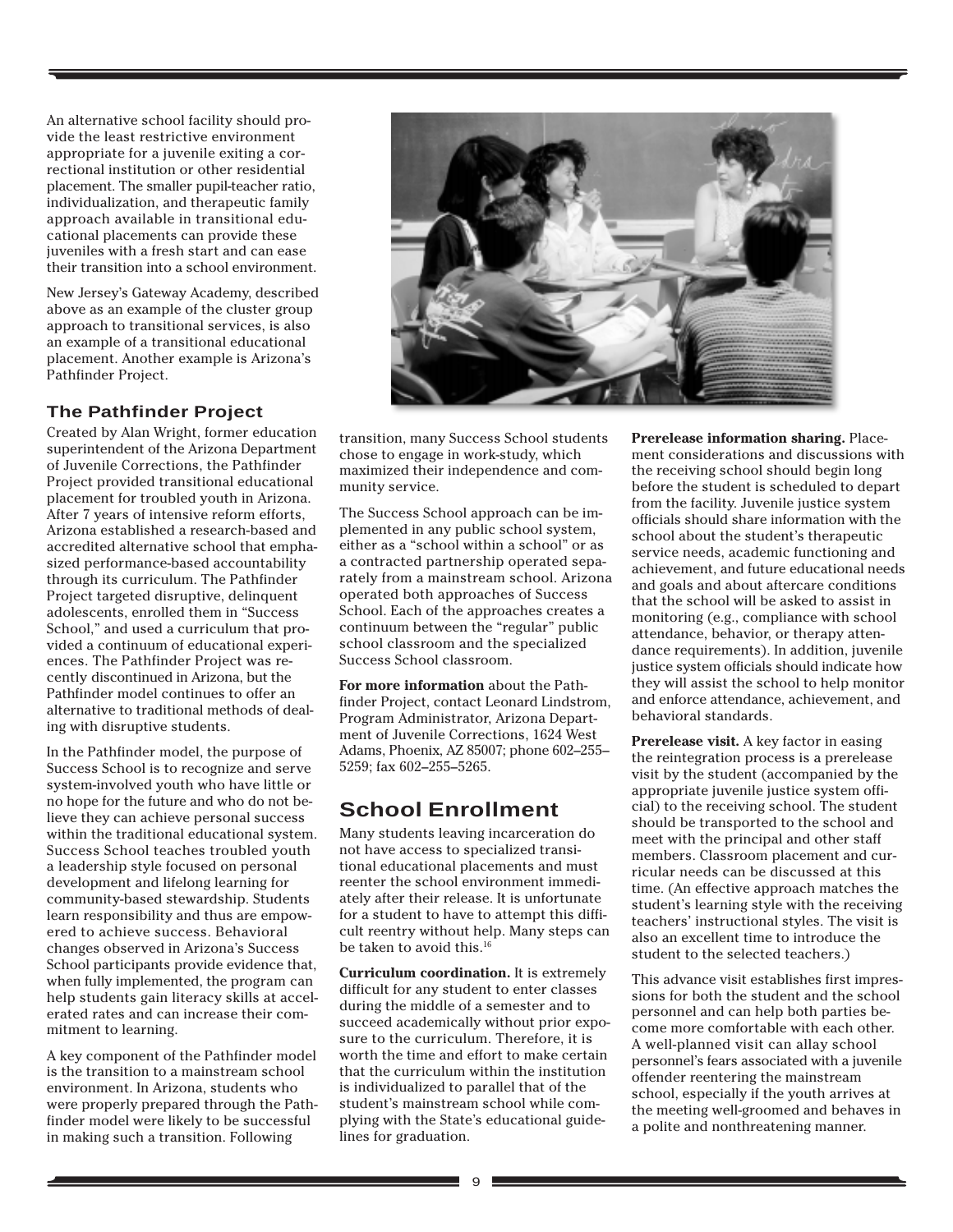#### **The Family**

The impact of the family on the academic and emotional well-being of a juvenile is crucial. If the family is dysfunctional, the risk for student recidivism is significantly greater. In short, progress achieved during confinement or at school can be reversed in the home. Receiving schools must assist in educating parents and helping families obtain necessary services. Periodic family "checkups" should be a requisite of working with former juvenile offenders. Checkups should include meetings at least once every 6 months among all agencies providing services to a student and family to ensure service and therapy followthrough.

**Admission interview.** The admission interview, conducted with reentering students and their parents, is an essential part of the reintegration process. The interview can elicit valuable information about the student: likes and dislikes; self-perception; student- and parent-identified academic and vocational goals; relationships with friends, family, and authority figures; past experience with the legal system; adjudication status; mental health concerns and treatment; and individual strengths and weaknesses. The interviewer(s) can also observe who "controls" the family a parent or the juvenile. Evidence that the juvenile has control indicates a problem in the family. Steps can then be taken to provide family counseling. The admission interview also provides an opportunity for school staff to discuss relevant policies and rules with reentering students and their parents (see below).

**Transitional counseling.** An individual who has been released from a residential setting or an incarceration facility will require ongoing contact with staff from the discharging facility for followup after placement. Juvenile offenders often experience feelings of abandonment in new settings. A phone call or a visit from a staff counselor during the first 2 weeks of the transition can ease the student's discomfort until rapport with new staff and peers has developed. Institutional staff should maintain contact with the youth for up to 6 months after release, helping the youth to transfer positive skills and behaviors acquired in the old institutional setting to the new community setting.

**Policies and rules.** Any "zero-tolerance" policies governing day-to-day administration of discipline in the school must be explained to parents and students during an admission interview. Such policies give both youth and their parents important information on accepted behaviors and disciplinary measures while removing discretionary options from school administrators and law enforcement, thus reducing the possibility of unfairness in administering discipline. For instance, a policy might state that disciplinary measures for acts of violence such as fights, threats, or bullying will be met with consistent, swift consequences for each individual and that bringing a weapon to the school campus will result in criminal charges and a 1-year expulsion. This firearms policy is consistent with the Federal Gun-Free Schools Act of 1994.17 Other zero-tolerance policies may address codes of conduct, gang affiliation, dress code violations, and contraband.

An effective way to communicate school policies is through a student/parent handbook. During the admission interview, staff members can divide the topics covered in the handbook and discuss the topics. For example, the assistant principal can clarify behavior rules and the dress code, while the homeroom teacher or counselor can explain academic performance expectations. The combination of both a written and verbal explanation of school policies can ensure understanding and encourage compliance.

Students and parents should be required to sign a statement acknowledging that they have received a copy of the handbook and agreeing that they are accountable for following school policies. This signed statement can be useful if students or parents should ever deny knowledge of policies in the future. The school district's attorney should review and approve the exact wording of the acknowledgment statement.

**Violence elimination contract.** A strategy similar to the acknowledgment statement is the use of a violence elimination contract that emphasizes the zero-tolerance policy for weapons and violence. The school principal guides the student and parents through the contract, which clearly explains that weapons and violence will not be tolerated. The principal, student, and parents all enter into the contract, which also makes clear the roles of each and establishes a team process for working with the student. The student becomes aware of the united efforts of school officials, parents, the courts, and police officers to handle disruptions on the school campus. The violence elimination contract may also call for a mandatory meeting with school officials to work out a resolution if the student is involved in a conflict or violent situation on campus.

Another benefit of the violence elimination contract is parental accountability. Parents are asked to regularly observe their children and help ensure that contraband or weapons are not brought to school. Parents are also reminded of their responsibility to teach their children about gun safety and are asked to keep any weapons they own under lock and key. Finally, students and parents agree to attend conflict resolution sessions with trained school mediation personnel if the student is involved in a violent situation. Attendance at these sessions can teach parents how to use the same skills with their children at home that professionals use at school.

**Plans and curriculum.** An important step in the enrollment and reintegration process is the establishment of academic, behavioral, and vocational goals and objectives. If the student requires special education, an Individual Education Plan must be completed. If the student does not qualify for

#### **Gangs**

Involvement with gangs appears to be common with many juvenile offenders. Juveniles leaving incarceration often transfer the terminology, clothing style, handsigns, and graffiti associated with gang affiliation from the institution into the school setting. Whether these juveniles are actual members of a gang or "wannabe" members, the gang influence is nevertheless a reality. Schools can become breeding grounds for gang rivalries and gang "ranking" (recruiting and initiating new members). Young people searching for identity often fall prey to the tantalizing notion of gang membership. Gangs can seriously undermine the effectiveness of reintegration services and educational programs attempting to assist the former juvenile offender. Schools must pay particular attention to providing positive alternatives for vulnerable juveniles to diminish the allure of gang membership. School administrators should keep in mind that, while they can do little to prevent students from joining gangs and participating in gang activities off campus, they can seek to eliminate gang activity and its detrimental effects on campus.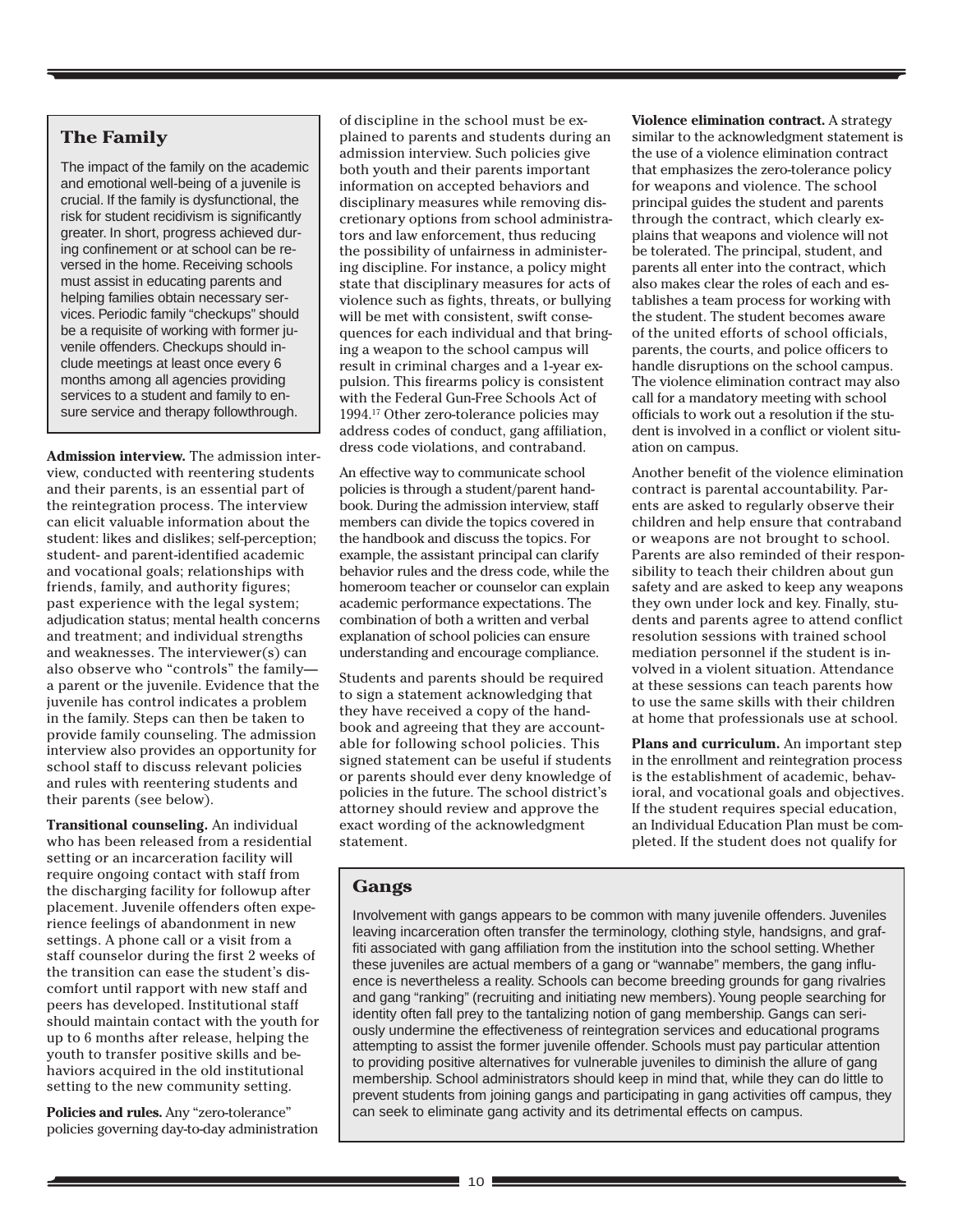### **When a Delinquent Offender Returns to School**

#### **Preenrollment Strategies**

- ◆ Contact Probation or Parole Department.
- ◆ Review juvenile records.
- ◆ Clearly communicate expectations.

#### **Welcoming Procedures**

- ◆ Review student/parent handbook.
- ◆ Develop and discuss Individual Behavior Plan.
- ◆ Create behavior contract that is signed by the student and parents.

#### **Placement**

- ◆ Use vertical counseling, i.e., assign one counselor to the student throughout the student's tenure at school.
- ◆ Carefully select classroom teachers.
- ◆ Recruit a trained adult mentor.
- ◆ Prepare classroom (e.g., ensure communication capability in the event of an emergency; remove objects that are potential weapons).

#### **Staff Preparation**

- ◆ Develop and implement a crisis plan.
- ◆ Train staff in nonviolent conflict resolution.
- ◆ Share relevant information with teachers and staff members.

#### **Classroom Management**

- ◆ Share relevant information and observations concerning the student among teachers and staff, keeping in mind that minor incidents may be significant.
- ◆ Carefully monitor the student's behavior, including relationships with others, task behavior, tardiness, and attendance.

#### **Supervision Outside the Classroom**

- ◆ Provide responsible supervision in lunchroom, library, and halls.
- ◆ Assign the student a locker in a wellsupervised area.

◆ Carefully select and monitor the student's participation in extracurricular activities.

#### **Support Services**

◆ Make appropriate referrals to outside agencies.

#### **Interagency Collaboration**

- ◆ Work closely with the presiding juvenile judge and probation department.
- ◆ Provide office space on campus for the probation officer.
- ◆ Create joint power agreement for sharing resources and juvenile records.

**Remember:** There are no insignificant violations of school or probation rules when it comes to students who are delinquent offenders. Any violations, threats, or assaults must be taken seriously.

special education services, a similar plan, called an Individual Service Plan, can be prepared. Both plans specify academic and behavioral goals and objectives for the student. The use of these documents, which provide a foundation for programming and evaluation, is essential in developing a student's map for success.

The course of study offered juvenile offenders must address the needs of the student and the needs of the community. Problemsolving skills, anger control, social skills, role identification, goal-setting skills, and conflict resolution are important concepts to include in their educational programming, along with the traditional curriculum of reading, writing, and mathematics. Vocational skills should also be considered, depending on the age of the student.

# **The Mentor's Role**

Mentoring is often touted as one of the most cost-effective solutions to juvenile delinquency and recidivism. Mentoring programs engage community advocates and volunteer mentors who are assigned to work with delinquent or at-risk youth and their families.

Mentors can help create links from corrections to schools and the community. In some cases, mentors help monitor youth's compliance with conditions of parole.

Public/Private Ventures conducted a nationwide study<sup>18</sup> on the impact of mentoring and found that adult mentoring as a strategy for supporting at-risk youth does work, particularly when the program is carefully supervised and supported by rigorous standards and trained personnel. Research provides evidence of resilient children who emerge from childhoods of poverty, abuse, neglect, and delinquency to become emotionally whole, capable adults. One of the documented protective factors that contributes to resiliency is the presence of a source of support outside the family. Mentors can be that source of support. A caring mentor can appropriately reflect and validate the youth's feelings, help with problems, and, at times, offer considered advice. Mentors frequently are the means by which young people learn of positive opportunities outside their communities.

OJJDP's Juvenile Mentoring Program (JUMP), established in 1992 through an amendment to the Juvenile Justice Delinquency Prevention Act of 1974, awards grants to local governments or nonprofit organizations that partner with local education agencies to pilot programs in which adults mentor high-risk and court-involved youth. OJJDP currently sponsors 170 JUMP sites in 42 States. While each mentoring program under JUMP must adhere to some basic requirements, grantees use a variety of program designs. Some programs emphasize tutoring and academics, while others emphasize vocational counseling and job skills. The varied mentoring programs share three goals: improving academic performance, reducing school dropout rates, and preventing delinquent behavior. All sites are required to coordinate their activities with local schools. OJJDP's 1997 Bulletin, *Mentoring—A Proven Delinquency Prevention Strategy,*19 describes early efforts under the JUMP program and also summarizes the Public/Private Ventures evaluation of the Big Brothers/Big Sisters of America program. OJJDP's 1998 JUMP Report to Congress $^{20}$  indicates that youth involved in mentoring programs are less likely to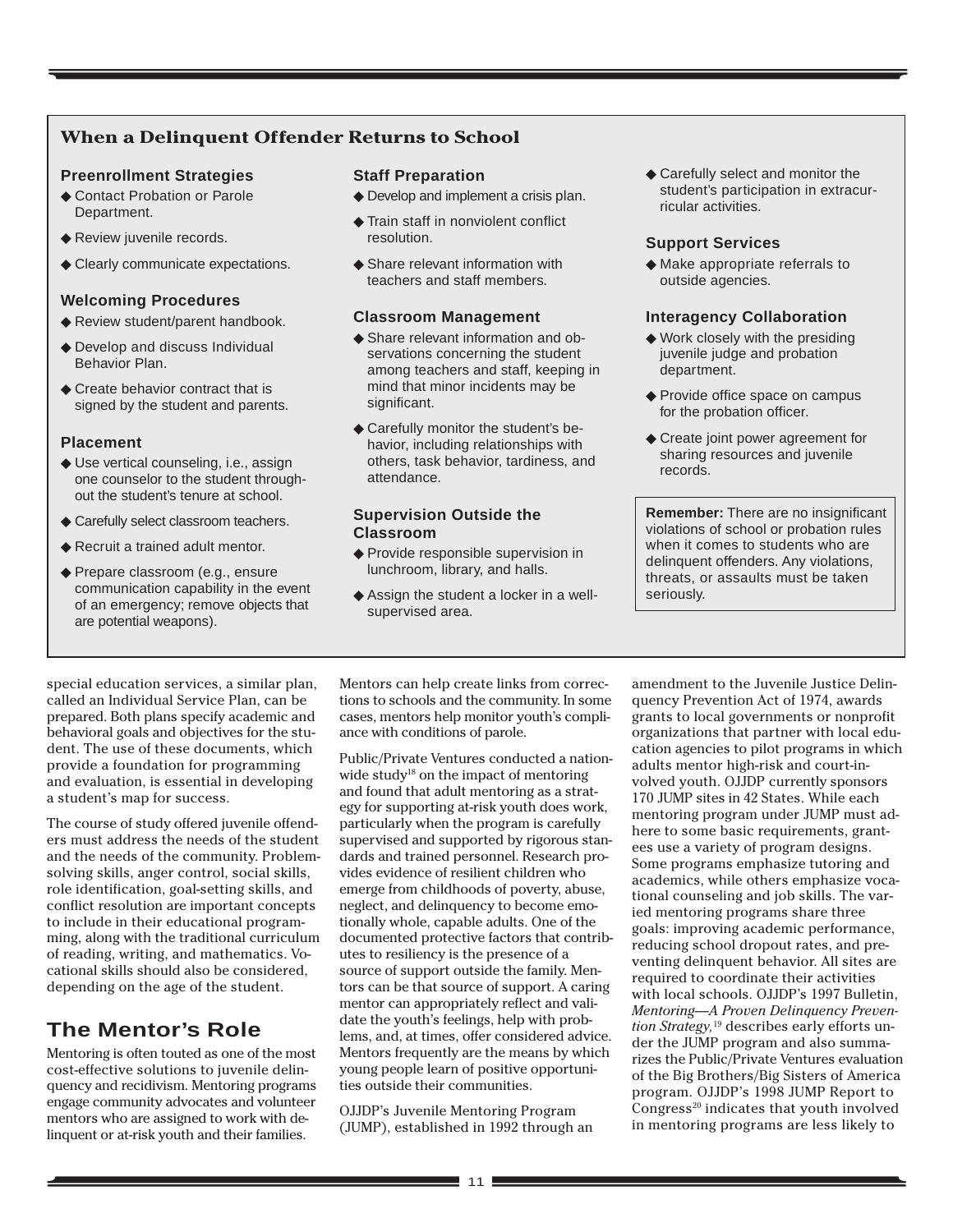experiment with drugs, less likely to be physically aggressive, and less likely to skip school than those not involved in such programs.

Central to any mentoring program is the concept of "the match." The goal is the formation of a relationship that will ultimately benefit the juvenile. Programs that recruit mentors hastily are doomed to failure. The mentoring process is a complex interaction. As with all human relationships, there are risks and potential trouble spots that must be acknowledged. Volunteers need to be realistically prepared for the hard work of relationship building and the potential discouragement such efforts can bring.

Key to the success of the match between a mentor and a young person is providing mentors with appropriate training and support. The Public/Private Ventures study found that effective programs provide mentors with training that includes communication skills development, tips on relationship building, and recommendations for ways to interact with young people. In addition, many of the Big Brothers/Big Sisters of America programs evaluated by Public/ Private Ventures provided volunteer education and development programs that included training in values clarification, child development, and problem solving.

#### **Partners Against Crime**

Detroit's Partners Against Crime (PAC) mentoring program offers one approach to the problem of repeat juvenile crime that plagues urban centers across the Nation. The PAC program matches an adjudicated young offender with a community volunteer who has been screened and trained.<sup>21</sup> Through PAC training, volunteers become well versed in the five characteristics PAC has determined to be pillars for successful mentoring: friendship, regular contact, listening, tapping resources, and reporting.

**Friendship.** Volunteer mentors build friendships with juveniles during weekly meetings. Often just sitting and talking with a young person for a long period of time is difficult. Building a friendship almost always needs to include an activity: visiting at a PAC chapter, going for a walk, attending a movie or sports event, window-shopping, playing a game, or having a soft drink and a hamburger. When mentors show that they care, that they are willing to give freely of their experience and time, and that they accept the mentored youth "as they are," friendships are inevitable.

**Regular contact.** All volunteers enter PAC with high expectations; however, without regular one-to-one contact, there will be little or no effect. Close mentoring friendships result from meeting face-to-face with consistency and continuity.

**Listening.** The most frequent need among young people today is for someone willing to listen to them. Mentored youth need to know that someone outside their own immediate family or peer group cares enough to listen. PAC volunteers build healthy mentoring relationships by being good listeners.

**Tapping resources.** The ability of juvenile offenders to fit into community life and to mature into productive citizens can be strengthened through contact with mentors who help smooth the way. Volunteers often know about networks of people who can assist mentored youth. Once needs are identified, PAC volunteers pursue possible avenues for meeting those needs. Volunteers often attend to very basic needs, such as providing food for youth and their families. Finding resources can mean getting a youth involved in a recreation program, making arrangements for a tutor, or providing guidance through the maze of college financial aid applications. Dedicated mentors almost always find ways of filling a youth's needs through personal or community resources.

**Reporting.** Certainly one of the least popular tasks among PAC volunteers is reporting. Often volunteers initially perceive no relation between paperwork and successful mentoring. While certainly not the object of mentoring, the reports are essential to relieving mentored youth of their most compelling problem: being under court jurisdiction. Volunteers can accurately report to the supervising probation officer, referee, or judge that the probationer is complying with the court's conditions related to PAC participation. Such accountability helps the court to verify compliance. To be truly successful, PAC volunteers must spend the time required each month to complete reports.

In 1995, Wayne State University in Detroit, MI, conducted an impact evaluation of the PAC program. The evaluation findings indicate that recidivism was 38 percent lower for PAC clients compared with a control group and more than 50 percent lower for PAC clients compared with probationers who declined to participate in PAC.

The results of the PAC program in Detroit continue to be impressive. Young boys

and girls who might otherwise see a probation officer once or twice during probation instead see a mentor an average of 50 hours during the same time period. Youth who appeared to be caught in a downward spiral have found new hope. They are improving in school, are better able to cope with family situations, and are staying out of further trouble. The PAC program is a success because volunteer mentors from the community take the time to demonstrate that they care and want to make a difference in the life of an adjudicated youth.

**For more information** about PAC, contact Mr. Kim G. Frentz, Program Director, Partners Against Crime, 163 Madison Avenue, Suite 120, Detroit, MI 48226; 313–964–1110.

# **School-Based Probation**

Establishing partnerships between juvenile probation departments and schools is another innovative approach to effective intervention with young offenders, including juveniles on probation and, in jurisdictions where probation departments also serve youth returning from incarceration, juveniles on parole. The uniting of schools and probation departments has been successful in communities and counties across the United States, including Allentown, PA; Jefferson, IN; Norfolk, VA; and Fresno, Kern, Yuba, and Monterey Counties, CA.

Educators and juvenile probation officers share a common goal: helping young people acquire knowledge and develop skills that lead to positive and productive lifestyles. As officials of the juvenile court, school-based probation officers provide control, supervision, and incentives that delinquent youth often need to attend school regularly and comply with school rules and regulations. School-based probation officers can also intervene in crisis situations involving juvenile probation clients and can assist schools in handling disruptive behavior by clients. Schools can contribute to probation objectives by providing student probationers with a structured environment for learning basic life skills and by designing an academic program tailored to the juvenile's individual needs.

School-based probation officers may perform a variety of specific functions:

◆ Notifying the school of a student's conditions of probation or parole and any special educational or therapeutic needs that should be addressed through school programming.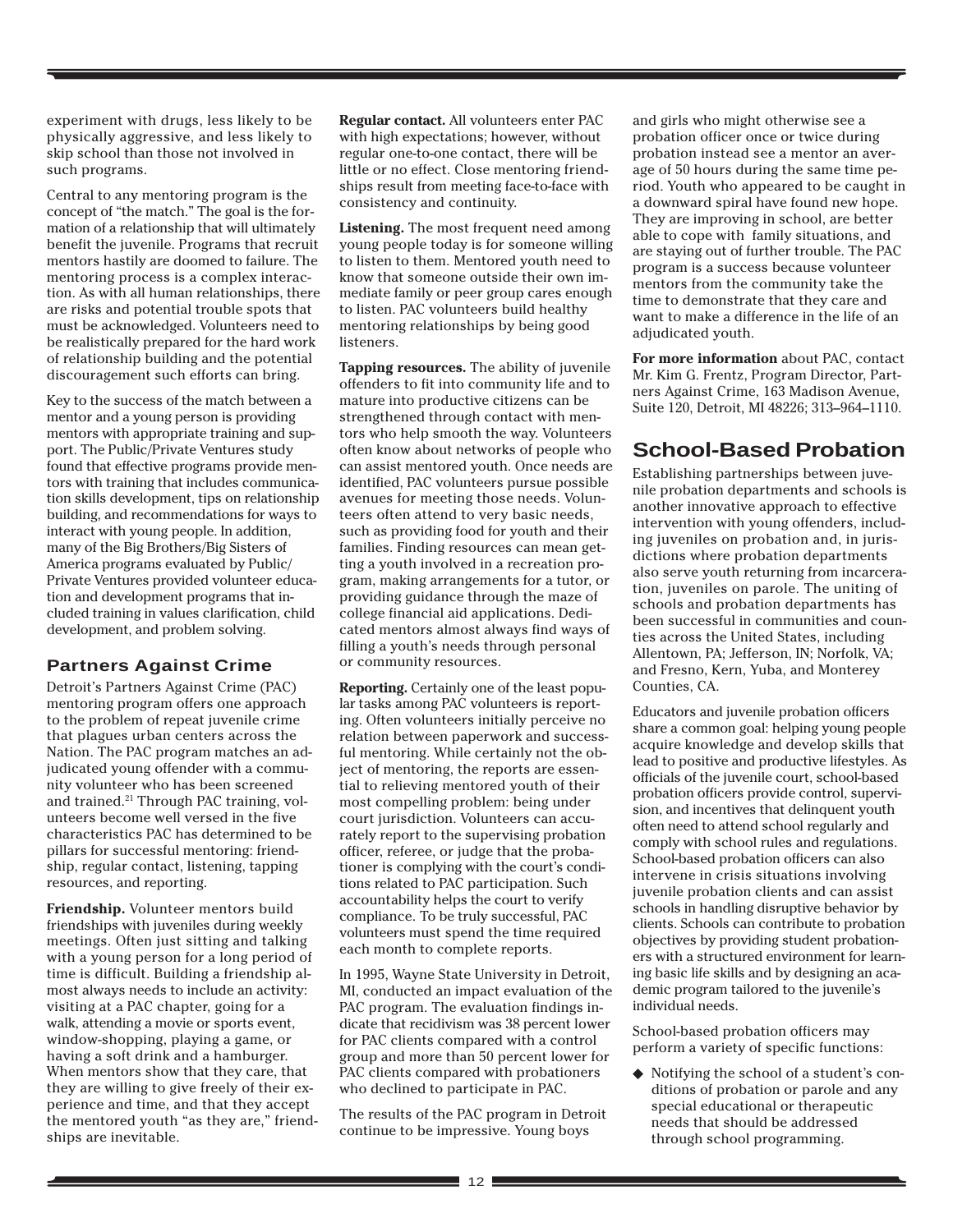### **Sentenced To Serve—Personalized Learning Under Supervision (STS PLUS)**

STS PLUS is a Minnesota program designed for delinquent youth who have experienced educational and vocational deficiencies and who are under the supervision of the court. The STS PLUS coordinator, school counselor, and probation officer create a personalized plan to help the client complete educational and vocational goals. Participating youth receive significant incentives: school credit is given for community service projects, and a portion of the court-ordered community work service is pardoned when the participant follows the personalized educational plan. Youth also receive rehabilitation service referrals and counseling as needed.

STS PLUS community service is performed in small groups (eight students or fewer) under the direction of a trained crew leader. Participants select worksites from a list of proposals submitted by public agencies and nonprofit organizations around the county; about half of the worksites involve environmental tasks, such as removing garbage, painting over graffiti, and planting trees. The Minnesota Department of Corrections operates the STS PLUS work crews and provides the trained crew leaders. Juvenile STS PLUS crews work Monday through Friday during the summer months and on weekends during the school year.

STS PLUS goals are as follows: increase life skills, improve school performance, enhance decisionmaking skills, assist youth in developing long-term goals to facilitate success, reconnect the offender to the community, provide a way for the offender to make amends to the community, and reduce delinquency.

Program funding sources include the Minnesota Department of Corrections; the Minnesota Department of Children, Family and Learning; Carver County Court Services; and the Carver-Scott Educational Cooperative.

Program evaluation findings include the following: STS PLUS reduces patterns of delinquent behavior (there is a 4-percent recidivism rate among participants); the program motivates youth to achieve educational, vocational, and individual goals and improves their attitudes about school, law-abiding behavior, and the community; participants learn important life skills such as how to set positive long- and short-term goals; participants are highly satisfied with the program; and STS PLUS is a cost-effective approach that can provide significant financial benefit to the community.

**For more information** about STS PLUS, contact Jerome Kleis, Juvenile STS PLUS Crew Leader, Carver County Court Services, 600 E. 4th Street, Chaska, MN 55318; 612–496–8920.

- ◆ Monitoring the attendance, school performance, and behavior of youth on probation or parole or undergoing informal behavioral adjustment.
- Conducting home visits and coordinating intervention services that must be obtained for students and families from sources outside the school system.
- ◆ Coordinating reentry conferences for students returning to school following placement in a juvenile justice facility.
- Providing services to minors who are not wards of the State but were referred to probation for a variety of reasons (including minor offenses, school discipline and behavior problems, and family difficulties).

◆ Counseling young people in danger of being expelled due to truancy problems.

#### **The Allentown Model**

The practice of physically placing full-time juvenile probation officers on school campuses was first put into effect by Lehigh County Juvenile Probation and the Allentown School District in Pennsylvania.<sup>22</sup> The goal of the program was to strengthen collaboration between the school district and the probation department toward meeting their common objectives. By creating a mutual understanding of each other's duties, functions, and limitations, the two agencies enhanced their ability to coordinate services for juveniles and their families.

The Allentown model uses a dual case management system for student probation clients. Juveniles are assigned two probation officers: a school-based officer, who develops treatment plans and handles day-to-day monitoring of the student's behavior, and a court-based officer, who attends all court proceedings and handles other out-of-school probation functions relative to that student. The school-based probation officers spend the majority of their time on campus.

The primary goal of probation officers is to provide guidance by helping juvenile probationers avoid situations that may lead them into further involvement with the juvenile justice system. Improving the school performance of student probationers is a key objective for achieving that goal. To monitor improvement, the two agencies must share relevant information with each other. The probation officer needs to be aware of the prior academic functioning of the student. The school needs to know about special education or treatment needs that can be addressed through district services.

At the inception of the Allentown program, juvenile record sharing was a major concern for both the school district and the probation department. The confidentiality of sensitive information needed to be preserved to avoid labeling or otherwise stigmatizing juveniles. These issues were worked out in a formal information-sharing agreement, which bases release of records on each agency's legitimate need to know.

In addition to specifying informationsharing arrangements, written agreements between the school district and probation department also outline funding arrangements and reporting structures and identify exactly what is expected of each of the parties involved. (Funding arrangements vary. For example, a school and a probation department may jointly pay the salaries of the officers involved, or one agency may provide the entire funding while the other furnishes office space and equipment.)

In developing a school-based juvenile probation program, precautions must be taken to ensure that the initiative is not actually creating additional referrals to and/or increasing involvement of youth with the justice system. To guard against this possibility, school-based probation officers should work only with youth already on juvenile probation and should not serve as general disciplinarians for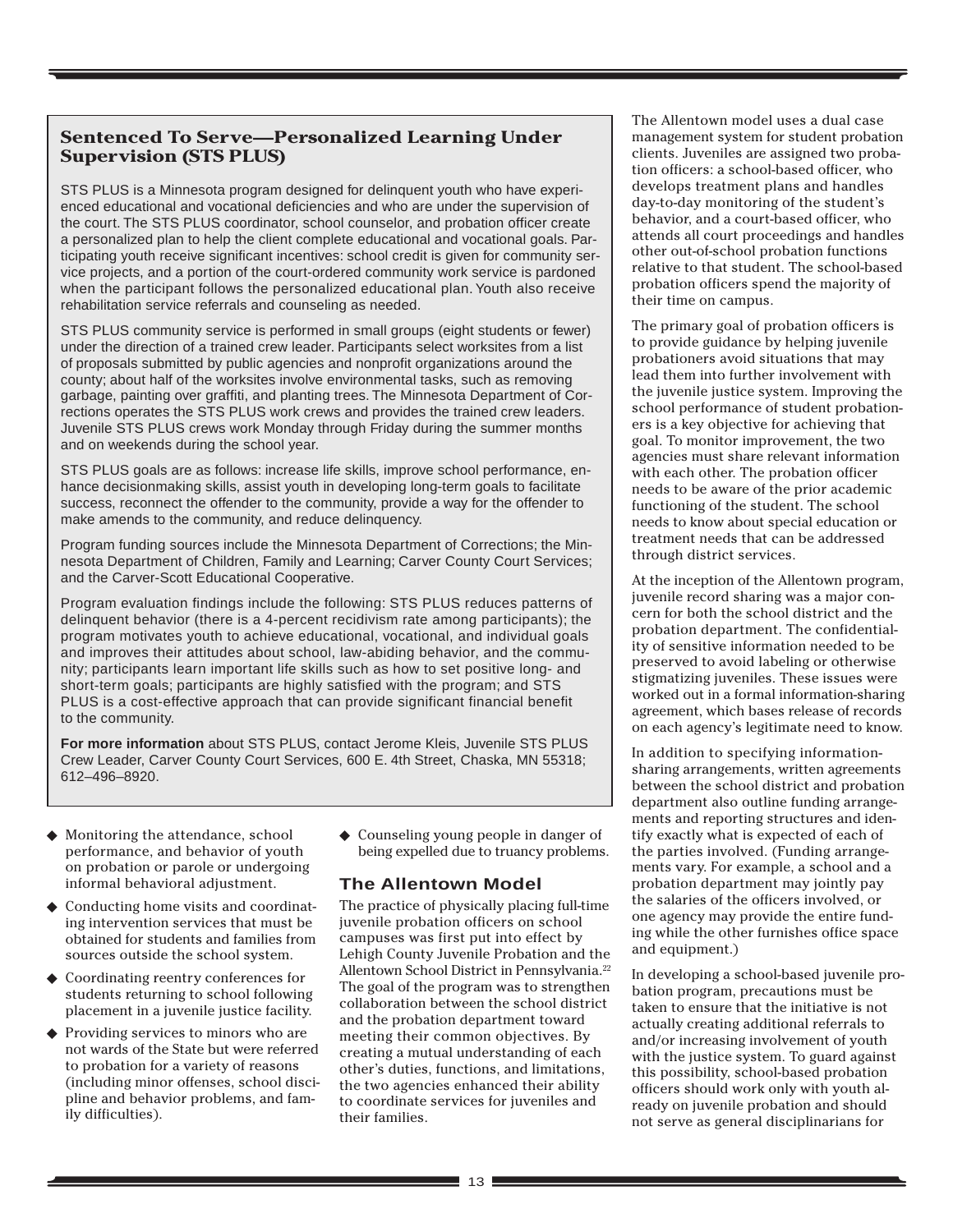### **Probation/School Liaison Program**

In this Norfolk, VA, program, seven probation/school liaison counselors work 8 hours per day every school day monitoring attendance, behavior, and academic performance of court-supervised youth in middle and high school. The counselors receive training in their liaison function. They also participate in disciplinary hearings and serve as a bridge between school personnel and probation officers.

The purpose of the program is to provide a Norfolk Court Services Unit presence in the schools so the probation officers responsible for students on probation or parole can be immediately aware when these students are truant or are experiencing other types of problems. Approximately 800 students participate in the program during each school year.

The probation/school liaison counselors receive office space, telephone access, and other support from the schools to which they are assigned. Norfolk Public Schools also provides administrative support that includes payroll and other billing functions.

During its 3 years of operation, the program has improved school attendance, behavior, and academic performance of court-supervised youth.

**For more information** about the Probation/School Liaison Program, contact Leslie Arnold, Probation/School Liaison Program, 800 East City Hall Avenue, P.O. Box 1357, Norfolk, VA 23501; 757–441–2811.

the student body. The Allentown model requires that school-based probation be reserved for youth within the jurisdiction of the juvenile court. School-based officers may also work with student parolees, either alone or in concert with parole/ aftercare staff.

# **Remaining Problems**

Several challenges continue to face schools and communities as they attempt to deal with problems of crime and violence among youth:

◆ In addition to helping to reintegrate young people who are already in trouble and outside the education

mainstream, educators and other concerned members of the community need to redouble their efforts to prevent the youngest children from taking a similar path. In the wake of recent school shootings, the public has exerted increasing pressure on school officials to identify at-risk youngsters as early as possible so that appropriate intervention services can be provided. In attempting to respond to public demands, school officials are hindered by the fact that human behavior is not often predictable, particularly when a troubled individual may display few outward signs.

- ◆ Overcrowding in juvenile detention and correctional facilities often means that, before another youth can be detained or confined, officials must decide who will be released in order to make room for the new resident. Many times the youth being released are not fully prepared for reintegration into mainstream schools and society. These youth and their families may need additional or enhanced services to help support them through the transition.
- Educators sometimes have unfounded fears and prejudices regarding juvenile offenders. Preparing educators to work with these youth is essential. The preservice curriculum in university-level teacher preparation programs should equip young teachers with the skills and knowledge they need to work with the full spectrum of students, including those who have had contact with the juvenile justice system. At the school level, open lines of communication and well-trained, informed teachers can make the crucial difference in reintegrating juvenile offenders into mainstream education.
- ◆ Lack of coordination and collaboration among schools, juvenile justice systems, and community social institutions has been a serious impediment to the development and delivery of effective aftercare programming for juvenile offenders.23 Petty turf battles, power struggles, and refusal to share information must give way to a spirit of cooperation and teamwork to better serve the needs of troubled youth and their families. This call for unity has been made before but has often gone unheeded because of funding limitations, community resistance, competition for resources, or lack of leadership.

# **Conclusions**

The move from the closely monitored environment in a secure facility to less structured life in the community can be overwhelming to the juvenile offender. Youth reentering public school systems from custodial settings frequently are alienated from the formal education process. Without help, they may drop out of school

# **An Essential Ingredient**

A story is told about Calvin Coolidge, the 30th President of the United States:

President Coolidge and Mrs. Coolidge were staying at the Willard Hotel in Washington, DC, during the President's first days in office. One night, the President awoke to discover a burglar in the room, going through the President's belongings and attempting to remove a wallet and pocket watch. The President said, "I really wish you wouldn't take that," referring to the watch. He asked the burglar to read the engraving on the watch, which said: "Presented to Calvin Coolidge, President of the Massachusetts Senate."

Coolidge then identified himself as the newly sworn-in President of the United States, persuaded the burglar to relinquish the wallet and watch, and then engaged the young man in quiet conversation. The burglar explained that he and his roommate were unable to pay their hotel bill or purchase their train tickets back to their college campus.

To the young man's amazement, Mr. Coolidge gave him \$32 from the wallet, as a loan, and then advised him to leave the room as unconventionally as he had entered, to avoid detection by the Secret Service.

The President chose to show compassion, but he did not want it publicly known that he had been so forgiving. After all, he was a "law-and-order" politician. The story did not become public knowledge for many years.

This story is not specifically about wayward youth returning to school from incarceration, but it does illustrate an essential ingredient of the process: compassion on the part of adults who are charged with shaping the lives of young people and helping them achieve responsible citizenship.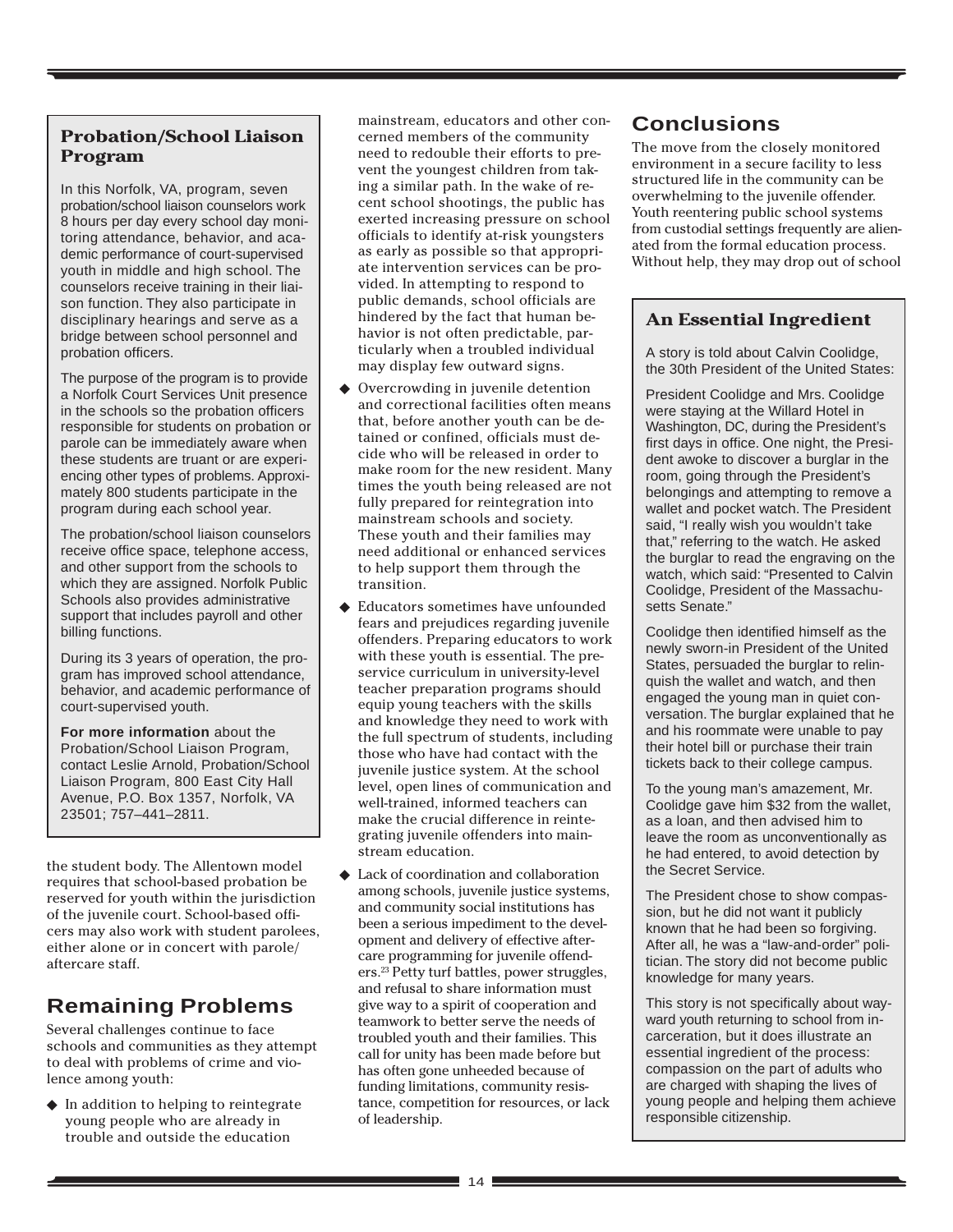or be expelled for exhibiting inappropriate behaviors. These high-risk youth cannot be expected to succeed in a vacuum. Young people, particularly troubled young people, need structure, supervision, and support. Schools and community agencies should seek to improve their capacity to respond effectively to the needs of these troubled youth.

A number of significant and innovative programs and strategies have been developed for helping delinquent youth reenter the education mainstream. Foremost is the trend toward improving communication among all of the agencies and other entities involved in helping these youth develop and achieve positive goals. Communities must forge partnerships among public and private youth-serving agencies to provide a continuum of treatment and aftercare services for juvenile offenders and their families.

Educational services provided to juvenile offenders, both within juvenile correctional facilities and outside in the community schools, must reflect current educational philosophy, curriculum content development, and instructional techniques. Instruction must be relevant to these students' interests and needs and must allow them to make connections to real-life situations. These students can profit from challenging tasks that allow them to develop problem-solving skills. They also need job skills training to prepare them for future employment. With the full support of their schools and communities, they can make the transition back to school and build a future as responsible and successful adults.

# **Endnotes**

1. John J. Wilson and James C. Howell, *Comprehensive Strategy for Serious, Violent, and Chronic Juvenile Offenders,* Research Report (Washington, DC: U.S. Department of Justice, Office of Justice Programs, Office of Juvenile Justice and Delinquency Prevention, October 1993): 5.

2. Anne L. Stahl, *Delinquency Cases in Juvenile Courts, 1996,* Fact Sheet #109 (Washington, DC: U.S. Department of Justice, Office of Justice Programs, Office of Juvenile Justice and Delinquency Prevention, May 1999): 1.

3. Harold Hodgkinson, "A Demographer's View," in Marla Higginbotham, ed., *What Governors Need to Know about Education* (Washington, DC: National Governors' Association, 1995): 54.

4. Wilson and Howell, p. 193.

5. In the 1994–95 school year, the public schools spent \$7,163 per pupil (in 1997 constant dollars). See Thomas Snyder and John Wirt, *The Condition of Education, 1998* (Washington, DC: U.S. Department of Education, National Center for Education Statistics, June 1998): 58.

6. David W. Roush, *Juvenile Detention Training Needs Assessment,* Research Report (Washington, DC: U.S. Department of Justice, Office of Justice Programs, Office of Juvenile Justice and Delinquency Prevention, April 1996): 4.

7. See *Sharing Information: A Guide to the Family Educational Rights and Privacy Act and Participation in Juvenile Justice Programs (*NCJ 163705, June 1997); *A Guide to the Family Educational Rights and Privacy Act (*Fact Sheet #78, May 1998); and *Information Sharing and the Family Educational Rights and Privacy Act (*Fact Sheet #39, July 1996); available from the Juvenile Justice Clearinghouse (write JJC, P.O. Box 6000, Rockville, MD 20849-6000; phone 800–638–8736; or e-mail puborder@ncjrs.org) and also available online at www.ojjdp.ncjrs.org.

8. David M. Altschuler and Troy L. Armstrong, *Intensive Aftercare for High-Risk Juveniles: Policies and Procedures,* Program Summary (Washington, DC: U.S. Department of Justice, Office of Justice Programs, Office of Juvenile Justice and Delinquency Prevention, September 1994): 4.

9. See *Reintegrating Juvenile Offenders Into the Community: OJJDP's Intensive Community-Based Aftercare Demonstration Program,* Research Preview (Washington, DC: U.S. Department of Justice, Office of Justice Programs, National Institute of Justice, December 1998): 2.

10. David M. Altschuler and Troy L. Armstrong, "Aftercare Not Afterthought: Testing the IAP Model," *Juvenile Justice* III (December 1996): 16.

11. Paul E. Barton and Richard J. Coley, *Captive Students: Education and Training in America's Prisons* (Princeton, NJ: Educational Testing Service, 1996).

12. See *Effective Practices in Juvenile Correctional Education: A Study of the Literature and Research 1980–1992* (NCJ 150066, 1994), available from the Juvenile Justice Clearinghouse (write JJC, P.O. Box 6000, Rockville, MD 20849-6000; phone 800–638– 8736; or e-mail puborder@ncjrs.org).

13. Robert J. Gemignani, *Juvenile Correctional Education: A Time for Change,* OJJDP Update on Research (Washington, DC: U.S. Department of Justice, Office of Justice Programs, Office of Juvenile Justice and Delinquency Prevention, October 1994): 2.

14. Jessica Portner, "Jailed Youths Get Shortchanged on Education," *Education Week,* October 2, 1996.

15. Gemignani, p. 2.

16. Information for this section was developed by Melissa C. Caudle in "Returning to School from Incarceration," *School Safety Update* (Westlake Village, CA: National School Safety Center, February 1996): 1–4.

17. Gun-Free Schools Act of 1994, 20 U.S.C. Section 8921 (1994).

18. Joseph P. Tierney, Jean Baldwin, and Nancy L. Resch, *Making A Difference: An Impact Study of Big Brothers/Big Sisters* (Philadelphia, PA: Public/Private Ventures, November 1995).

19. Jean B. Grossman and Eileen M. Garry, *Mentoring–A Proven Delinquency Prevention Strategy,* Bulletin (Washington, DC: U.S. Department of Justice, Office of Justice Programs, Office of Juvenile Justice and Delinquency Prevention, April 1997).

20. Office of Juvenile Justice and Delinquency Prevention, *1998 Report to Congress: Juvenile Mentoring Program (JUMP),* Program Report. (Washington DC: U.S. Department of Justice, Office of Justice Programs, Office of Juvenile Justice and Delinquency Prevention, December 1998).

21. Kim Frentz, "Pairing Juvenile Offenders with Volunteer Advocates," *School Safety Update* (Westlake Village, CA: National School Safety Center, April 1997): 1–3.

22. Megan Clouser, "School-based Juvenile Probation: Everyone Benefits," *School Safety Update* (Westlake Village, CA: National School Safety Center, December 1995): 1–4, reprinted with permission from *Pennsylvania Progress,* March 1995, Vol. 2, No. 1.

23. Altschuler and Armstrong, *Intensive Aftercare for High-Risk Juveniles: Policies and Procedures,* p. 7.